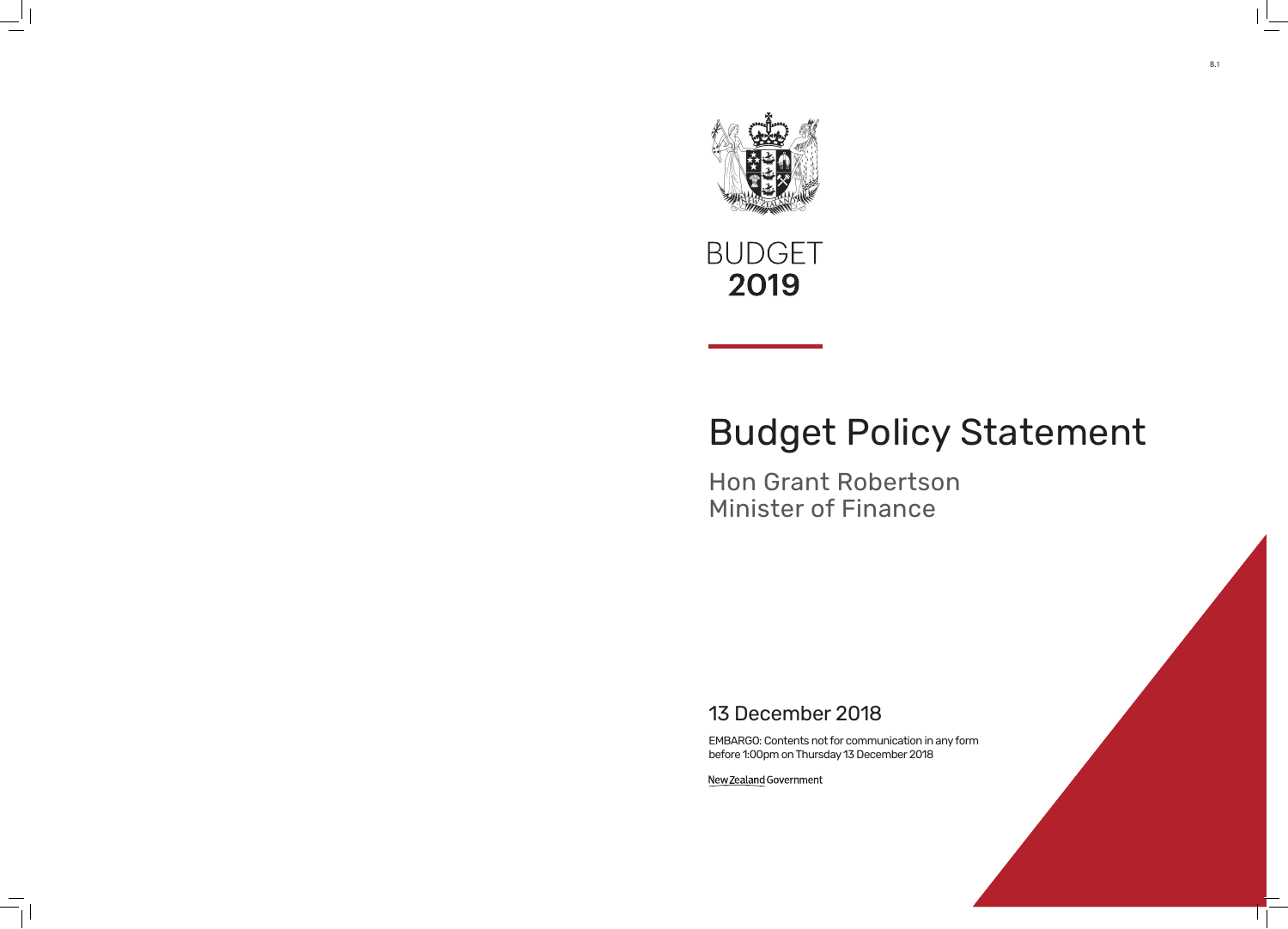### Internet ISBN: 978-1-98-855691-8 (print) 978-1-98-855692-5 (online)

This document is available on the New Zealand Treasury's Internet site. The URL for this site is https://treasury.govt.nz/publications/budgets/budget-2019

#### © Crown Copyright



This work is licensed under the Creative Commons Attribution 4.0 International licence. In essence, you are free to copy, distribute and adapt the work, as long as you attribute the work to the Crown and abide by the other licence terms. To

view a copy of this licence, visit https://creativecommons.org/licenses/by/4.0/. Please note that no departmental or governmental emblem, logo or Coat of Arms may be used in any way which infringes any provision of the Flags, Emblems, and Names Protection Act 1981. Attribution to the Crown should be in written form and not by reproduction of any such emblem, logo or Coat of Arms.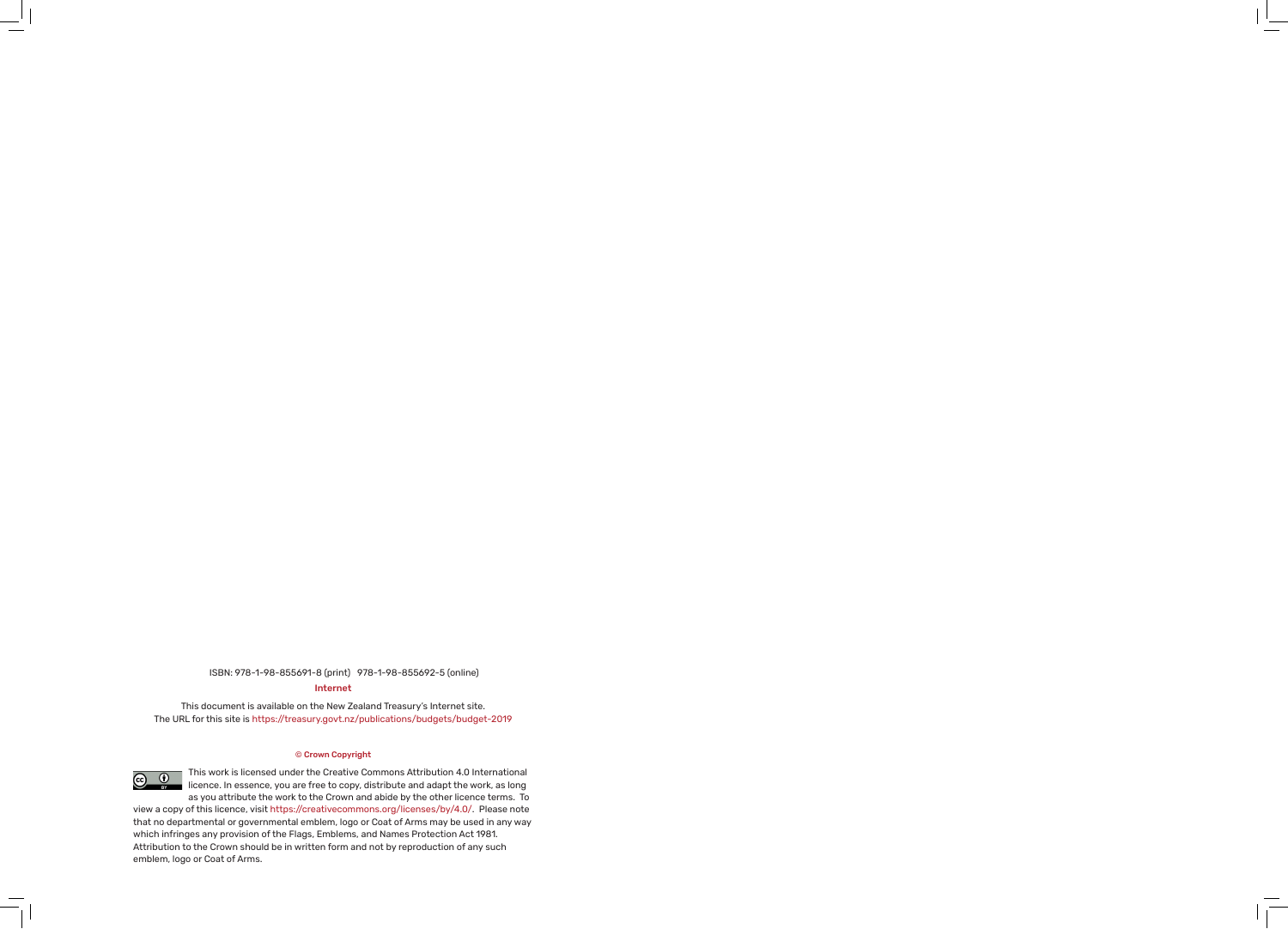# **2019 Budget Policy Statement**

## **Executive Summary**

This *Budget Policy Statement* (BPS) sets out the Coalition Government's priorities for the 2019 Budget. This will be New Zealand's first Wellbeing Budget and so, for the first time, the BPS contains a Wellbeing Outlook (instead of just an Economic and Fiscal Outlook) that describes the current state of wellbeing in New Zealand and what this may mean for future wellbeing.

The Wellbeing Outlook is informed by, but offers a much broader picture than, the *Half Year Economic and Fiscal Update* (HYEFU). It shows that New Zealanders enjoy relatively high levels of overall wellbeing but that there are challenges and disparities to address.

The BPS also describes the Government's wellbeing approach and how it is being used in the Budget process. The wellbeing approach has helped us identify the actions we believe will make the greatest contribution to improving the intergenerational wellbeing of New Zealanders.

Under the Government's wellbeing approach, the development of Budget priorities represents new ways of working and of thinking about how we measure our success as a country and as a Government. The priorities for Budget 2019 have been chosen using the Treasury's Living Standards Framework (LSF), evidence from sector-based experts and the Government's Science Advisors, and collaboration among public sector agencies and Ministers. They are focussed on the outcomes New Zealanders want to achieve and all Ministers and agencies will be collectively responsible for delivering the priorities.

To begin to tackle the challenges identified in the Wellbeing Outlook, the Government has identified five Budget Priorities for Budget 2019:

- Creating opportunities for productive businesses, regions, iwi and others to transition to a sustainable and low-emissions economy
- Supporting a thriving nation in the digital age through innovation, social and economic opportunities
- Lifting Māori and Pacific incomes, skills and opportunities
- Reducing child poverty and improving child wellbeing, including addressing family violence
- Supporting mental wellbeing for all New Zealanders, with a special focus on under 24-year-olds.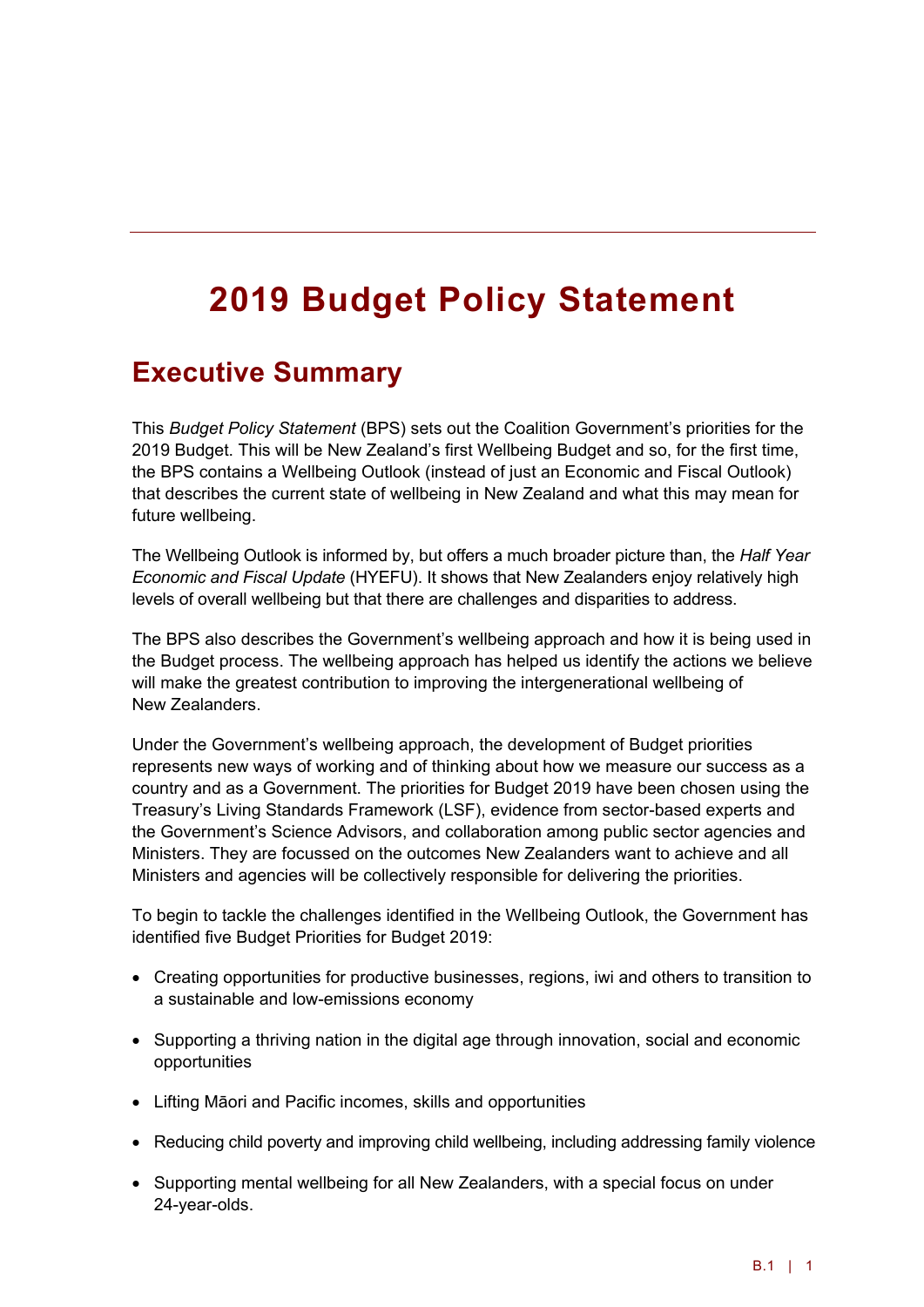This BPS also reaffirms the Coalition Government's commitment to operating within the Budget Responsibility Rules. These rules include running sustainable operating balance before gains and losses (OBEGAL) surpluses across the economic cycle, reducing net core Crown debt to 20 per cent of GDP within five years of taking office, and maintaining core Crown expenses at around 30 per cent of GDP.

The OBEGAL is expected to be in surplus by \$1.7 billion in 2018/19 (0.6 per cent of GDP), rising to \$8.4 billion in 2022/23 (2.3 per cent of GDP). These ongoing surpluses will help ensure net core Crown debt reduces to 19.0 per cent of GDP in 2021/22, well within the target set in the Budget Responsibility Rules.

The BPS confirms operating allowances of \$2.4 billion per year in Budgets 2019 to 2022. It introduces a multi-year capital allowance which has been set at \$13.1 billion. Major investments will continue to be made in housing, health, education and infrastructure to address the social and infrastructure deficits that have emerged in New Zealand.

Hon Grant Robertson Minister of Finance

13 December 2018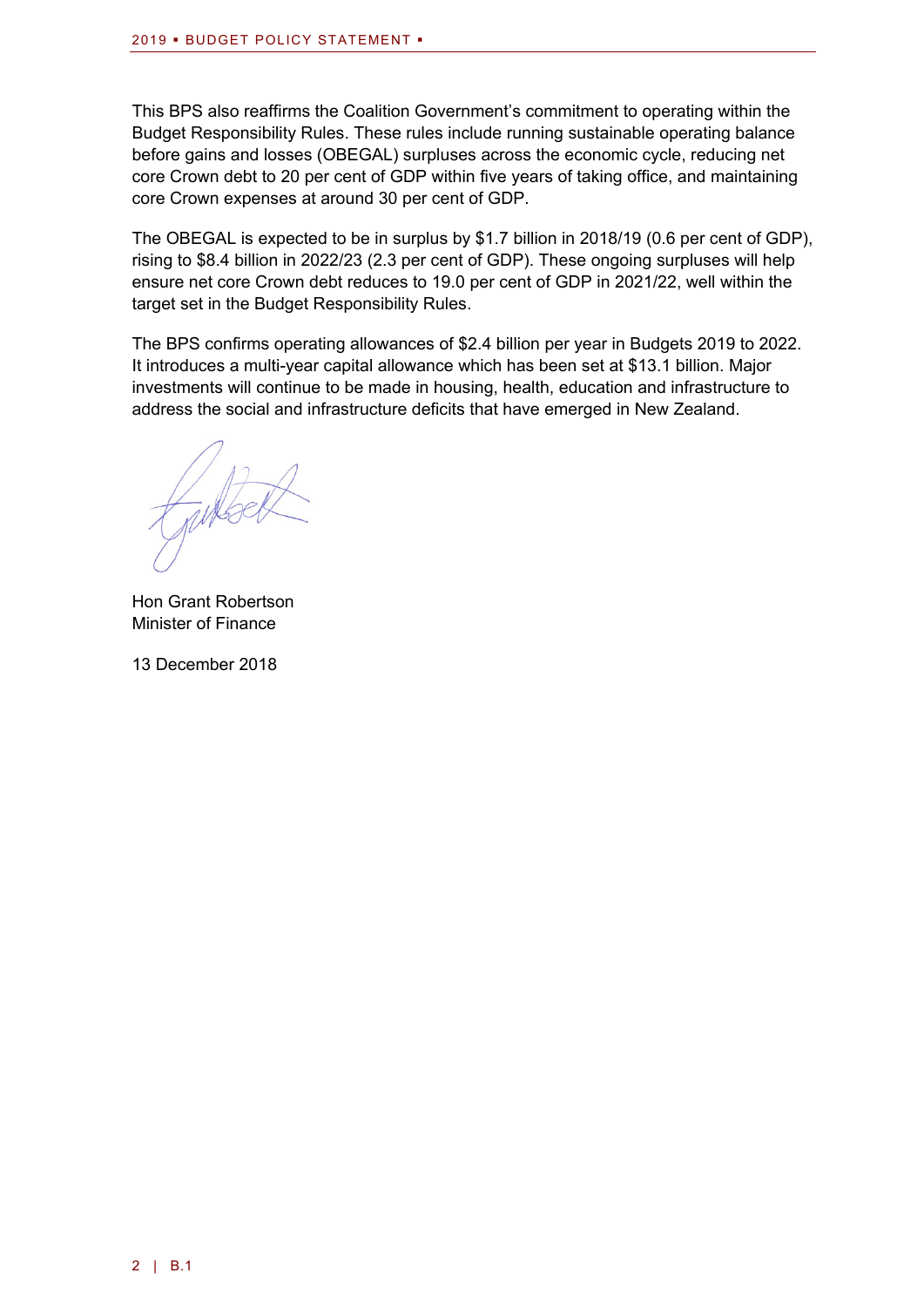# **The Wellbeing Approach**

### **What is Wellbeing?**

<u>.</u>

The Government believes wellbeing belongs at the heart of policymaking. Economic growth is an important contributor to wellbeing but not an end in itself, and is not an adequate measure of what we value in our lives. We need to measure our success as a country, and develop our policies as government, using a broader range of indicators. These include how we support our people, protect our environment and strengthen our communities and culture.

Wellbeing economics has become commonplace in recent years and is now an integral part of policy frameworks around the world.<sup>[1](#page-4-0)</sup> While there are many possible definitions of wellbeing, a wellbeing approach can be described as enabling people to have the capabilities they need to live lives of purpose, balance, and meaning for them. It is an intergenerational approach that seeks to maintain and improve New Zealanders' living standards over the long-term.

A wellbeing approach is about ensuring the broad range of factors that matter to New Zealanders are central to the Government's definition of success and drive our decision making. Faced with complex issues such as child poverty, inequality, and climate change, we cannot hope to make the best choices for current and future generations if we do not look beyond economic growth and consider social, environmental, and economic implications together. While economic growth is important for creating opportunities, our recent history shows that focussing on it alone can be counterproductive and associated with poor outcomes such as greater inequality and pollution.

Embedding wellbeing into what the Government does will require shifting to a wider definition of success for our country, one that incorporates the health of our finances, natural resources, people, and communities. The Living Standards Framework (LSF) developed by the Treasury is one framework for measuring our success across this broad range of factors. It has been a core part of putting together the priorities for the Wellbeing Budget, acknowledging that the LSF requires further development to fully capture the stock of New Zealanders' wellbeing. The Government is committed to going beyond measurement alone and ensuring that wellbeing is embedded into how we undertake public policy and make decisions. This is necessary to achieve meaningful and enduring change.

This change requires developing new ways of working and of thinking about how we deliver outcomes as a Government. It represents a shift away from government departments thinking of their Budget bids in terms of their own appropriations, towards a focus on the outcomes they can achieve in collaboration with others. All Ministers and departments have been asked to consider what they can contribute to the delivery of each of the Budget priorities.

<span id="page-4-0"></span><sup>1</sup> For example, see *Stiglitz, J., Sen, A., & Fitoussi, J.P. (2009), 'Report by the Commission on the Measurement of Economic Performance and Social Progress'* and *Dalziel, P., & Saunders, C. (2014), 'Wellbeing Economics: Future Directions for New Zealand'.*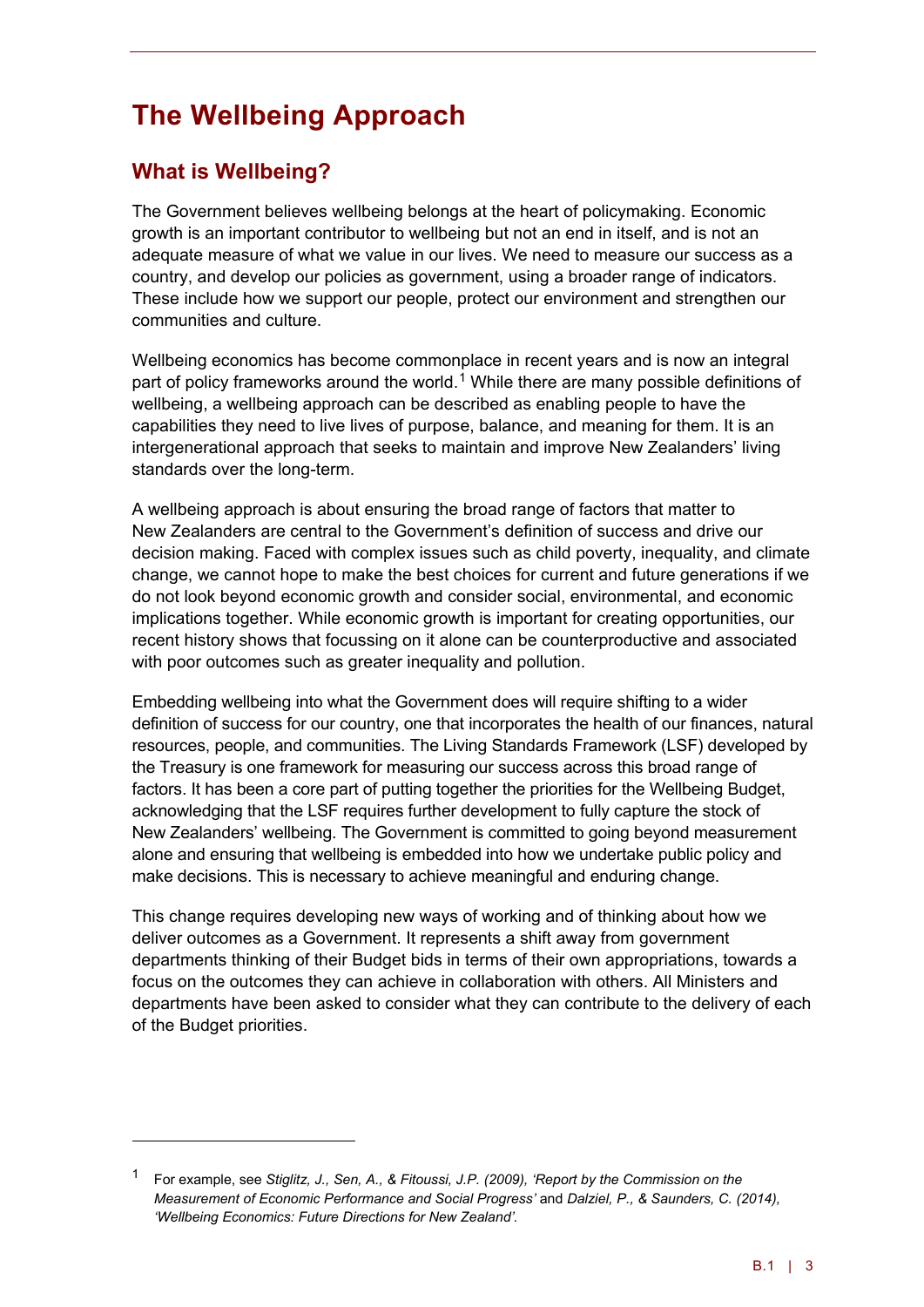While deep reform will take time, the Government has already made significant strides. We are proud that the Wellbeing Budget will be another important step forward. It represents a significant change to how Budgets have traditionally been designed, developed, and presented, and will make a substantive difference to current and future wellbeing.

### **How is a Wellbeing Approach being incorporated into the Budget?**

This Budget has used a wellbeing lens from the priority-setting process, through initiative development, decision-making, and (in time) measuring and reporting on success (see Figure 1).

The Budget priorities were determined on the basis of evidence. They have been identified and refined using the LSF and other international and national evidence, including the views of the Government's Science Advisors, Ministries and Departments.



*Figure 1* – Development of initiatives in a Wellbeing Budget

Initiatives are being developed that align with the priorities. They will be assessed using the LSF to ensure wellbeing is at the heart of Budget 2019. Agencies have been required to provide wellbeing analysis in support of each new initiative. This analysis will outline how expected outcomes contribute to the LSF's wellbeing areas, including current and future wellbeing, to ensure a long-term view of intergenerational outcomes. The risk and resilience of New Zealand's wellbeing will also be considered. Ministers will use this information to help them make decisions on Budget packages.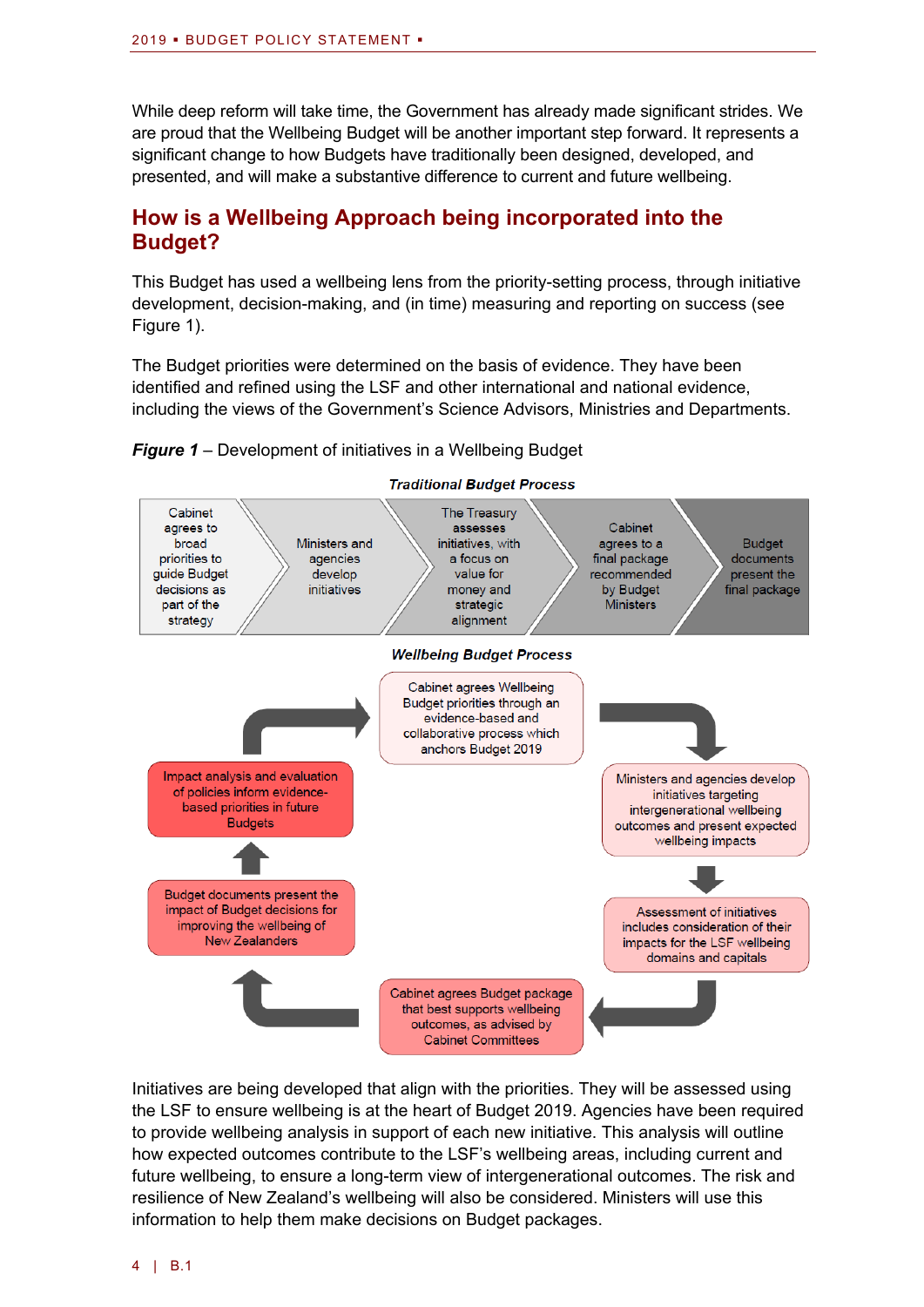As part of this process, significant emphasis is being placed on Ministers and their agencies working together to produce initiatives that are focused on the outcomes contained in the Budget priorities. For too long the focus has been on inputs (the amount of money being sought) or the outputs (a particular numerical result of the funding). A focus on *outcomes* means a focus on the long-term changes and benefits that arise from our work. The wellbeing approach prioritises work that breaks down the silos of government to focus instead on the contribution that each Minister and their agency can make towards the long-term wellbeing goal.

Over the next few years, through the work on Indicators Aotearoa New Zealand (IANZ)<sup>[2](#page-6-0)</sup> and the LSF, we will be able to show how Budget decisions are improving the wellbeing of New Zealanders. As part of our commitment to open and transparent government, this information will be presented in an accessible way to allow all New Zealanders to track our progress, as shown by the LSF Dashboard.

### **Embedding wellbeing into the State sector**

Delivering a Wellbeing Budget in 2019 is an important first step, but embedding a focus on wellbeing into the State Sector requires careful phasing, and will continue to evolve. To support this, New Zealand needs a public sector that is more strongly focused on improving current and future wellbeing. We are working to deliver enduring change.

### *Embedding wellbeing in the Public Finance Act 1989*

This Government intends to amend the Public Finance Act to ensure that broader framing is used in the development of the Budget. Each year, the Government will be required to set out how its wellbeing objectives, together with its fiscal objectives, will guide its Budget and fiscal policy.

To support this, the Treasury will be required to report on current and future wellbeing outcomes at least every four years. This will provide a comprehensive picture of how New Zealand is performing over time, and can be used by the Government to identify areas needing attention.

Future governments will have flexibility to decide on their own wellbeing objectives, but will be required to explain how each Budget will contribute to those objectives.

### *Wider State sector reform*

<u>.</u>

This Government intends to re-write the State Sector Act 1998 to make it easier for the Public Service to mobilise quickly around the priorities of any Government to improve the wellbeing of New Zealanders.

Our aim is a Public Service that puts people at the heart of how it organises services. People today expect to interact with one Public Service, not multiple different agencies. Leaders of a unified Public Service will take joint responsibility for big issues and leading organisations that can move and flex with changing times, issues and needs.

<span id="page-6-0"></span><sup>&</sup>lt;sup>2</sup> IANZ (being developed by Stats NZ) will be a broad data set, which will serve a number of domestic and international reporting needs. Domestically, IANZ is expected to supply many of the LSF Dashboard indicators and be used by agencies for their own internal and external reporting purposes.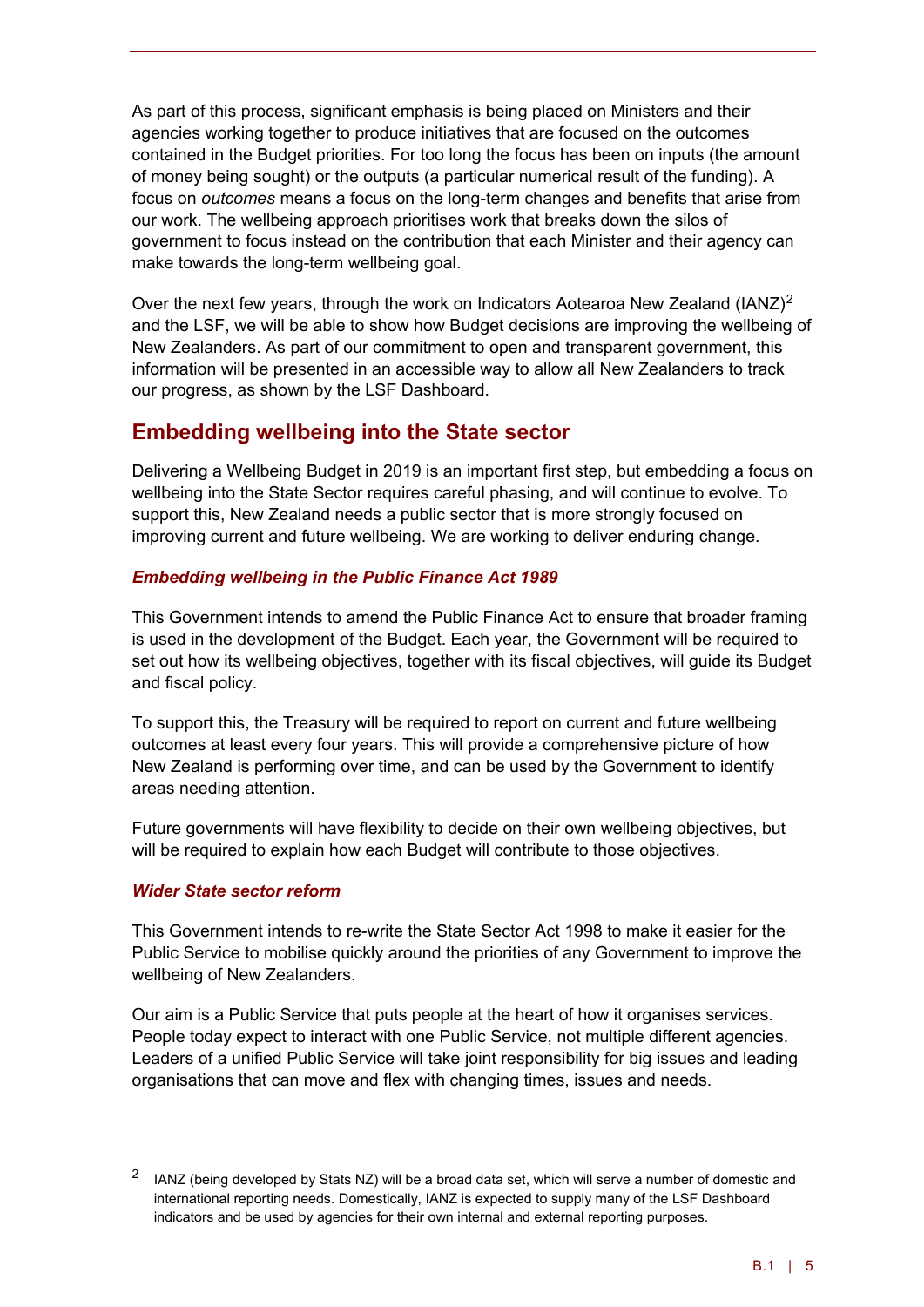These reforms will make it easier for different organisational models to be established, such as the recently announced joint venture to end family violence and sexual violence and initiatives such as SmartStart, which provides step-by-step information and support to help parents access the right services for themselves and their newborn.

We expect to see more of these different organisational models working across the Public Service, particularly once legislative change has been enacted.

### *Incorporating wellbeing in agencies' reporting*

The work of departments across government is critical to supporting the successful implementation of a wellbeing focus. Agencies' performance reporting provides important information to stakeholders and decision-makers, and can generate insights that lead to changes in the behaviour and actions of agencies.

The Treasury is working with agencies to understand how best to embed a focus on wellbeing in accountability documents, quided by the following principles:

- taking a longer-term, intergenerational view
- thinking broadly about impacts, both positive and negative
- working collectively towards shared outcomes, and
- recognising and building on existing frameworks, strategies or indicators.

This work ties into the State Sector Act changes and our focus of enabling a more coordinated, joined up public service, and will inform future legislation change.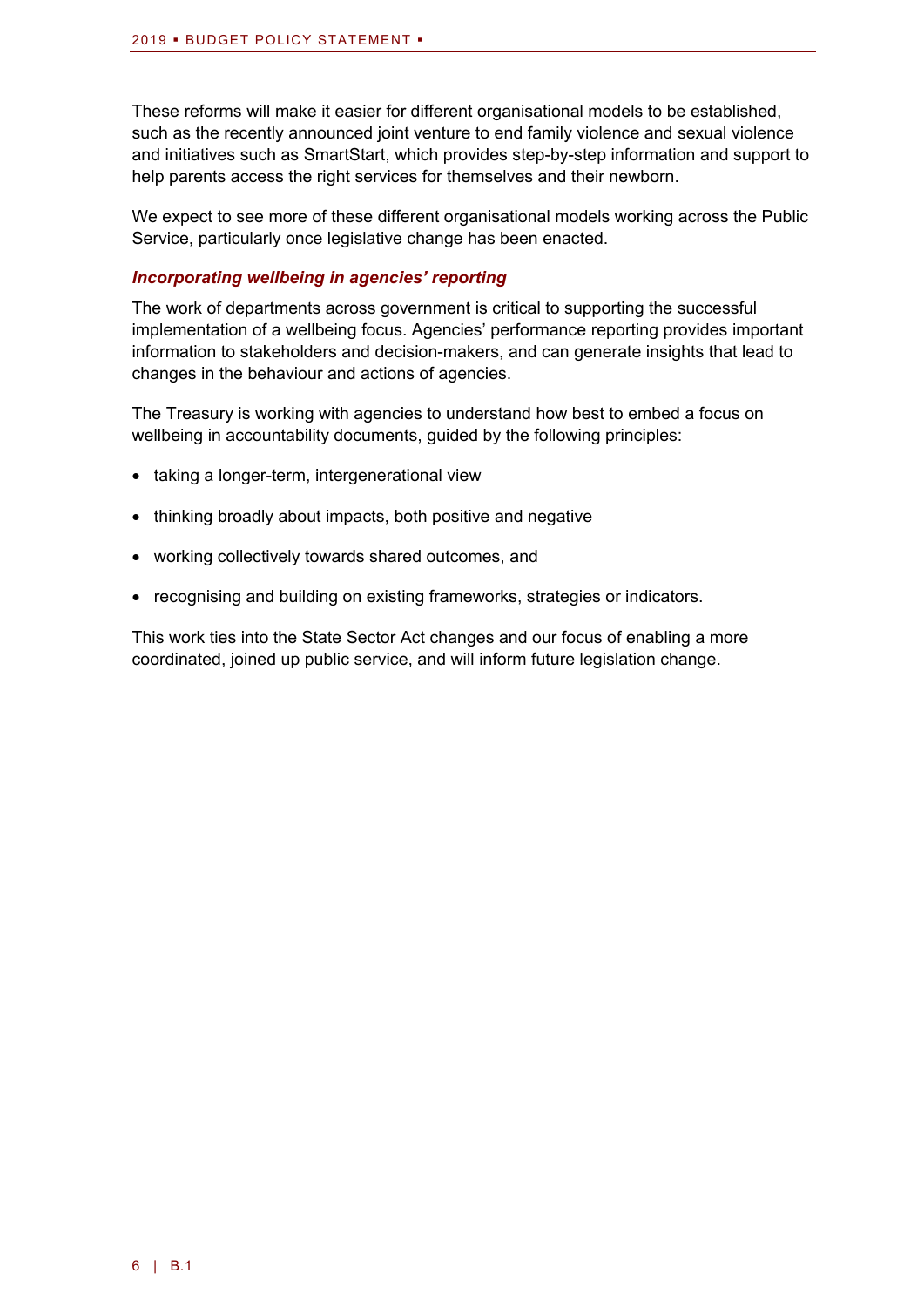### **Box 1: The Treasury's Living Standards Framework**

To assist in the delivery of the Government's 2019 Wellbeing Budget, the Government has asked the Treasury to further develop and accelerate the world-leading work it has been doing on its LSF. The Treasury's LSF builds on 30 years of New Zealand and international evidence on wellbeing, such as the OECD's wellbeing approach, and provides a high-level framework on intergenerational wellbeing.



*Figure 2* – The Treasury's Living Standards Framework

The Treasury has developed the LSF to improve the quality of its policy advice. To support this work, the Treasury has recently developed a Dashboard, which measures wellbeing through a selection of indicators for every domain of current wellbeing and each of the four capitals [\(https://treasury.govt.nz/lsfdashboard\)](https://treasury.govt.nz/lsfdashboard).

Analysis based on a range of data that fed into the development of the LSF Dashboard was one of a number of inputs into the 2019 Budget Priorities.

The LSF Dashboard aims to capture a comprehensive and balanced range of important wellbeing indicators. However, no single set of indicators can capture all that matters for all New Zealanders. The current LSF Dashboard is the first version and further work is needed to ensure future versions improve on areas where there are known gaps and limitations. These areas include more fully and richly expressing and representing Te Ao Māori perspectives, children's wellbeing and New Zealand cultural identity.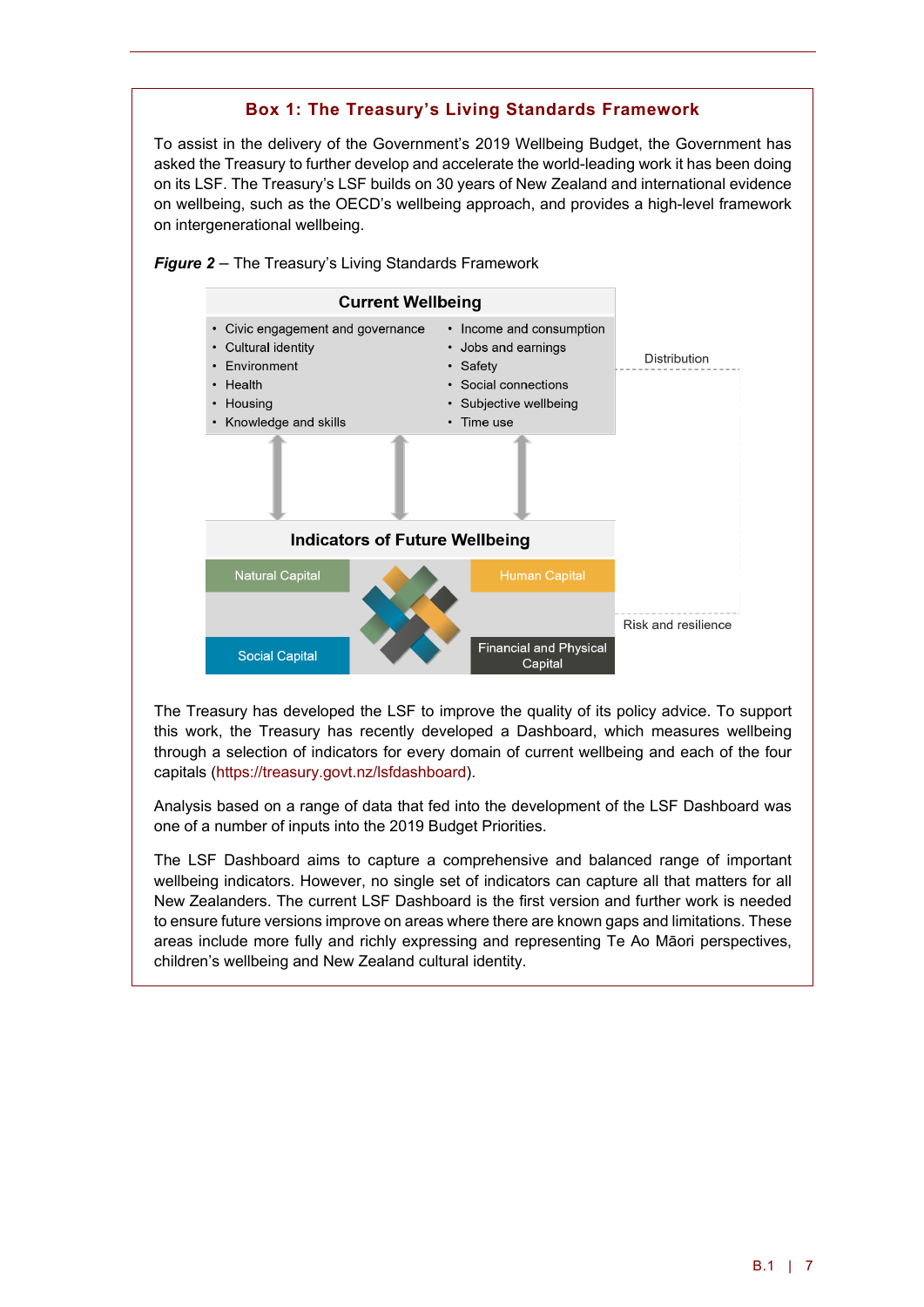# **New Zealand's Wellbeing Outlook**

Improving the wellbeing and living standards of New Zealanders is a key focus for the Coalition Government. Previous Budget Policy Statements have tended to focus on economic growth. Our Government is instead taking into account a broader range of factors that New Zealanders value as being important for wellbeing. Recent history shows that too narrow a focus on economic growth can be associated with negative outcomes such as growing income inequality and environmental degradation.

The Government has based this Wellbeing Outlook on some of the indicators in the Treasury's inaugural LSF Dashboard, a structured database of wellbeing indicators. This includes measures across the domains of current wellbeing and the capitals, combined with specialist advice from agencies and experts, such as the Government's Science Advisors. We will look to develop and expand this Wellbeing Outlook in future Budget Policy Statements and Budget documents.

The Wellbeing Outlook presents evidence about wellbeing and opportunities for improvement framed by the capitals in the LSF. The capitals are the foundations of wellbeing and include: Human (our people and skills), social (our connections), natural (our environment) and financial and physical (our built and financial assets). The section also contains a fuller description of New Zealand's economic and fiscal outlook, informed by the Treasury's HYEFU, as a strong fiscal position and economy are important for improving the wellbeing of New Zealanders.

### *New Zealand has a high standard of living but too many people are being left out or left behind*

The evidence summarised in this Wellbeing Outlook suggests that at an aggregate level New Zealanders have high levels of wellbeing. Relative to other OECD countries we feel socially connected, well governed, and we enjoy a clean environment. We are a healthy, well-educated population with increasing material standards of living.

There are, however, significant challenges to address. For example, while unemployment is at a 10 year low, too many young people are still not in education, employment, or training. The economy grew at its fastest rate for two years last quarter, but the benefits of that growth are not being shared by all New Zealanders. In addition, in other areas as diverse as the quality of our rivers or the levels of loneliness, there is a need for significant improvement.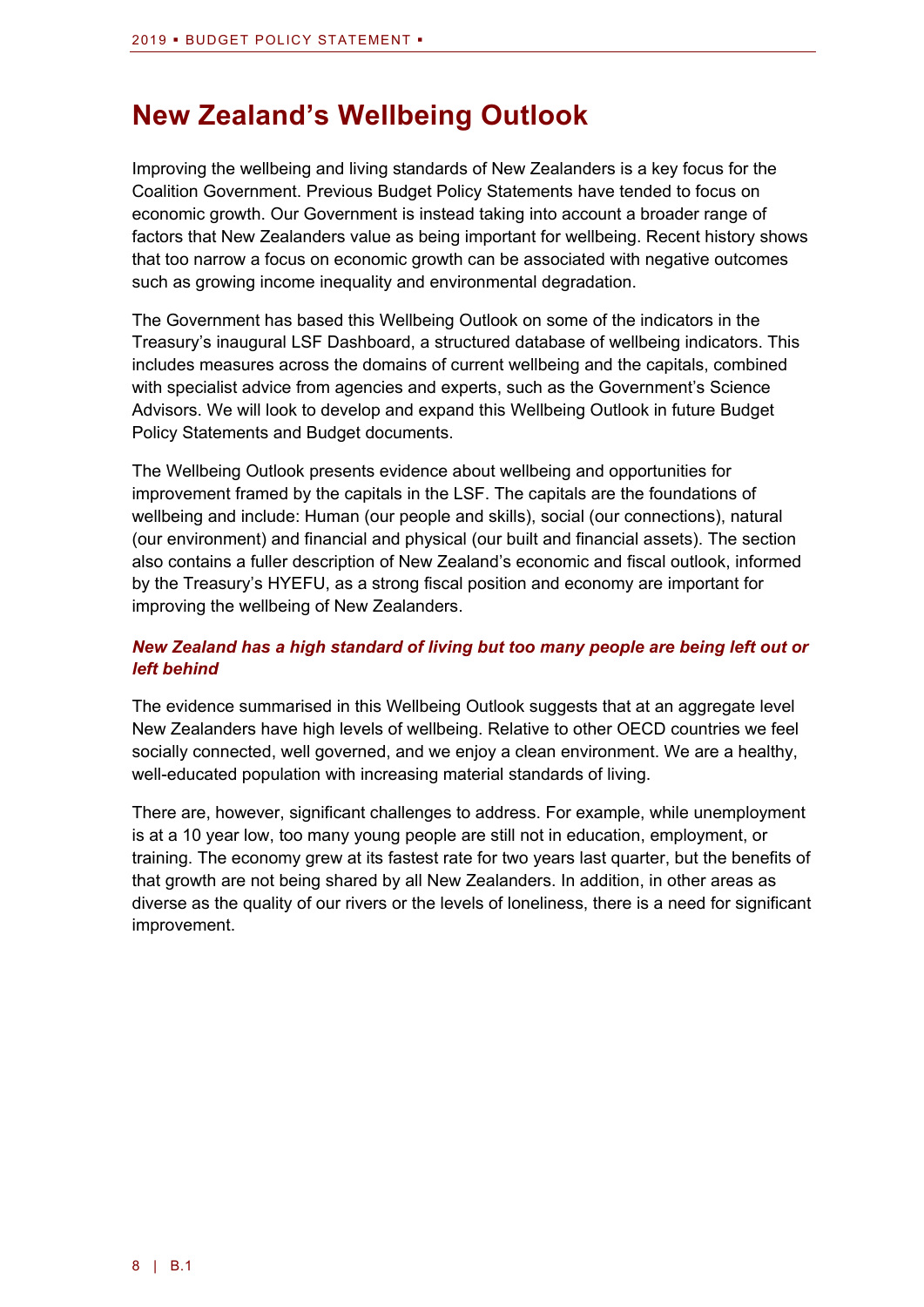### **Human Capital: Our People and Skills**

Human capital is the skills, knowledge, and physical and mental health that enable people to participate fully in work, study, recreation and society more broadly. Human capital has a direct link to key elements of wellbeing including employment, income and social connections.

Many aspects of our human capital look good. Overall, New Zealanders are well-educated and healthy. Cognitive skills at age 15, and expected educational attainment, are above the OECD median.<sup>[3](#page-10-0)</sup> In addition, nearly 80 per cent of our adult population have at least an upper secondary education or equivalent (equivalent to NCEA Level 2). [4](#page-10-1) But, we know there are areas in need of focus and improvement, particularly given future trends in the labour market that will require workers to transfer or adapt their skills from areas of decreasing employment to new industries. Evidence suggests upskilling will be important to support adaptability and resilience.<sup>[5](#page-10-2)</sup> This is important given that 11 per cent of young people aged 15-24 years are not in education, employment or training. $6$ 

New Zealanders' life expectancy is also above the OECD median and has been

*Figure 3* – Educational attainment – per cent of adults with at least an upper secondary education



Note: Results prior to 2015 were sourced from the MSD Social Report





gradually increasing.<sup>[7](#page-10-4)</sup> Furthermore, a consistently high percentage of New Zealanders ([8](#page-10-5)5 per cent or more) report good or very good health.<sup>8</sup> However, there are areas in health that need addressing. We have high rates of suicide, particularly in our young adults. He ara Oranga – *Report of the Government Inquiry into Mental Health and Addiction,*

<u>.</u>

<span id="page-10-5"></span><sup>8</sup> Ibid.

<span id="page-10-0"></span><sup>&</sup>lt;sup>3</sup> The Treasury's Living Standards Framework Dashboard.

<span id="page-10-1"></span><sup>4</sup> Ibid.

<span id="page-10-2"></span><sup>5</sup> Mackinsey Global Institute (2017) *Jobs lost, jobs gained: Workforce transition in a time of automation;*  OECD (2017) *OECD Economic Surveys: New Zealand 2017.* OECD Publishing: Paris. Productivity Commission (March 2017) *New Models of Tertiary Education.*

<span id="page-10-3"></span><sup>6</sup> Stats NZ.

<span id="page-10-4"></span><sup>7</sup> The Treasury's Living Standards Framework Dashboard.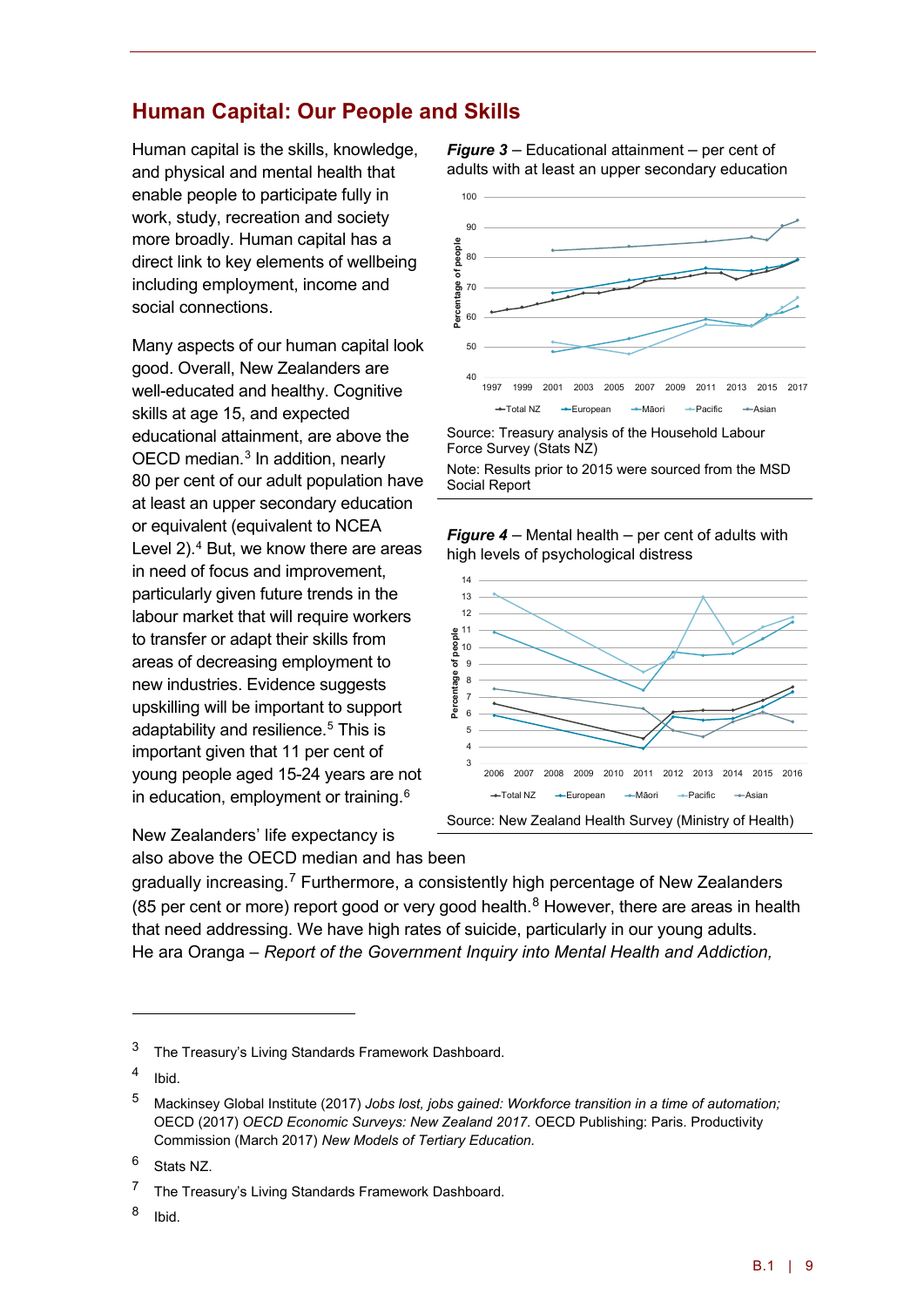found that New Zealand's suicide rate for young people is among the worst in the  $OECD.<sup>9</sup>$  $OECD.<sup>9</sup>$  $OECD.<sup>9</sup>$  Obesity (especially child obesity) in New Zealand is also a problem. The New Zealand Health Survey in 2016/17 found that around one in eight children were obese and 18 per cent and 29 per cent of Māori and Pacific children were obese, respectively.<sup>[10](#page-11-1)</sup>

We also know there are significant differences in human capital between New Zealanders. Of all New Zealanders aged 15 or over, there are clear ethnic disparities in qualifications and skills. On average, Māori and Pacific people are less likely to attain high qualifications. [11,](#page-11-2)[12](#page-11-3)

Mental health has a strong connection with many elements of wellbeing, including life satisfaction, social connections and material standards of living. As in education, there are clear ethnic disparities in mental health outcomes. He Ara Oranga – *Report of the Government Inquiry into Mental Health and Addiction*, found that mental health outcomes for Māori and Pacific people are worse than for the overall population. [13](#page-11-4) Additionally, a

#### *Figure 5* – Per cent of 15-24 year olds Not in Employment, Education or Training (NEETs)







significantly higher percentage of Māori and Pacific people experience high levels of psychological stress, relative to the rest of the population.<sup>[14](#page-11-5)</sup> This evidence has strongly influenced the priorities for Budget 2019.

<span id="page-11-0"></span><sup>9</sup> He Ara Oranga – *Report of the Government Inquiry into Mental Health and Addiction*. Accessed from <https://mentalhealth.inquiry.govt.nz/assets/Summary-reports/He-Ara-Oranga-report-30-November.pdf>

<span id="page-11-1"></span><sup>10</sup> The New Zealand Health Survey 2016/2017. Accessed from [https://www.health.govt.nz/nz-health](https://www.health.govt.nz/nz-health-statistics/national-collections-and-surveys/surveys/new-zealand-health-survey)[statistics/national-collections-and-surveys/surveys/new-zealand-health-survey](https://www.health.govt.nz/nz-health-statistics/national-collections-and-surveys/surveys/new-zealand-health-survey)

<span id="page-11-2"></span><sup>11</sup> Education Counts (2018). *Highest Attainment Numbers (2009-2016).* Accessed from [https://www.educationcounts.govt.nz/statistics/schooling/senior-student-attainment/school](https://www.educationcounts.govt.nz/statistics/schooling/senior-student-attainment/school-leavers2/highest-attainment-numbers)[leavers2/highest-attainment-numbers](https://www.educationcounts.govt.nz/statistics/schooling/senior-student-attainment/school-leavers2/highest-attainment-numbers)

<span id="page-11-3"></span><sup>&</sup>lt;sup>12</sup> Figure 6 shows how Māori compare to the rest of the population. If in a particular wellbeing domain the yellow point is further from the middle of the diagram than the black point, and the blue point is closer to the middle, this means the particular group's wellbeing is lower than the national average in that domain. It is clear that Māori rank low relative to the rest of the population in most measures of wellbeing.

<span id="page-11-4"></span><sup>13</sup> He Ara Oranga – *Report of the Government Inquiry into Mental Health and Addiction*. Accessed from <https://mentalhealth.inquiry.govt.nz/assets/Summary-reports/He-Ara-Oranga-report-30-November.pdf>

<span id="page-11-5"></span><sup>&</sup>lt;sup>14</sup> The Treasury's Living Standards Framework Dashboard.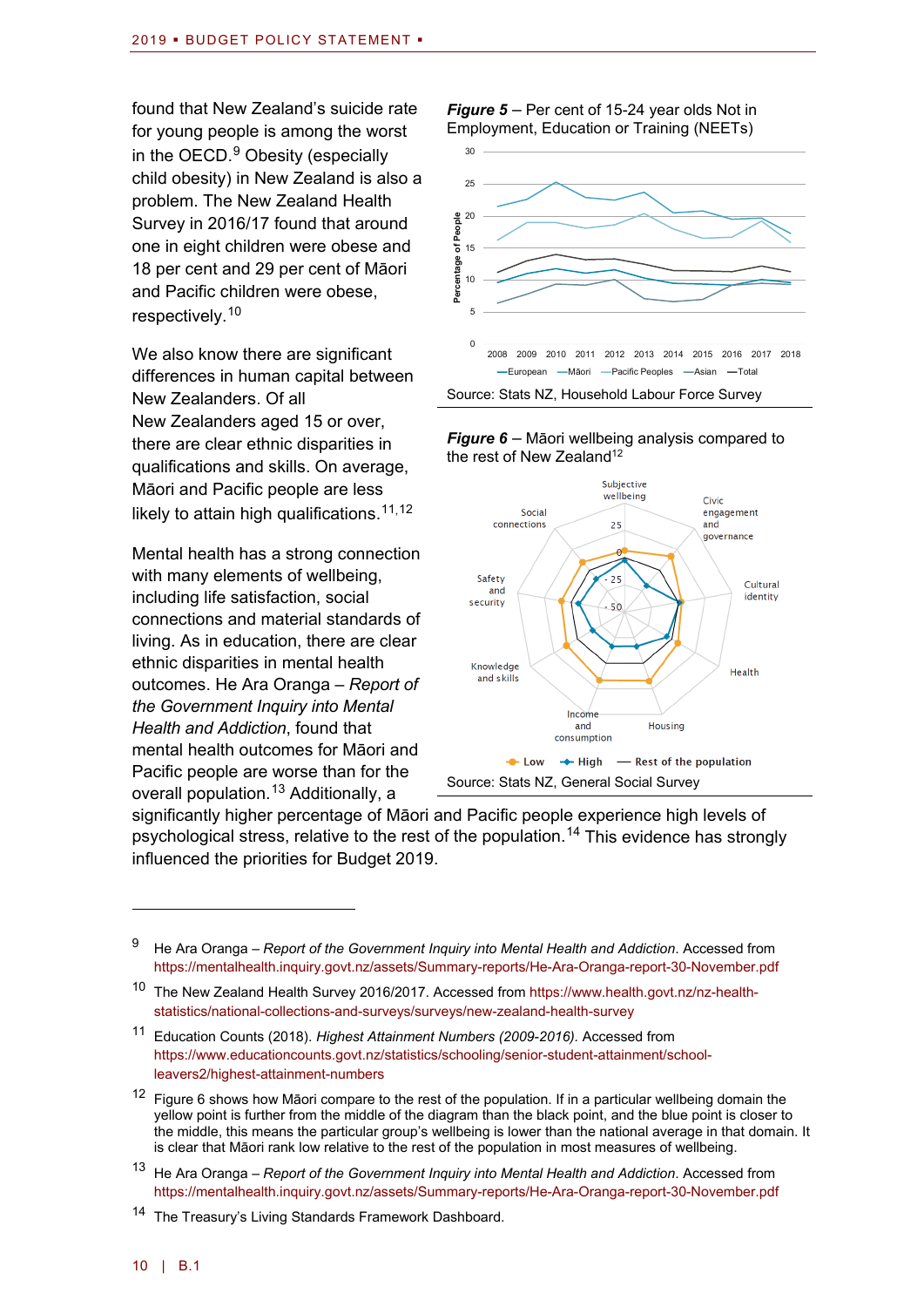The experiences we have as children lay the foundation for healthy development and positive outcomes throughout the rest of life. Up to 300,000 children live in poverty or hardship in New Zealand.<sup>[15](#page-12-0)</sup> Poverty early in life has long-term detrimental effects on many areas including cognitive skills, health and income levels, which are likely to lead to poor life outcomes. This suggests improving outcomes for those worst off, particularly children and their families, would have significant benefits. This evidence has strongly influenced the priorities for Budget 2019.

### **Social Capital: Our Connections**

Social capital is the social connections, attitudes, understandings and formal rules or institutions that contribute to societal wellbeing. Social capital is both a prerequisite for and an outcome of wellbeing, promoting collective action to resolve problems among people and groups in society. These societal understandings encourage social connections and strengthen institutions. Both general (e.g. the court system) and more specific (e.g. the set of rules

*Figure 7* – Trust in government institutions – per cent of adults who trust the public service



concerned with protecting privacy) institutions play an important role in supporting the overarching social understandings of fairness and respect.

In general, New Zealand does well on various areas of social capital. We have very low rates of perceived corruption, particularly in comparison to OECD countries.<sup>[16](#page-12-1)</sup> Additionally, trust in police and public services, and voter turnout, have been gradually improving.[17](#page-12-2) We also have, on average, a strong sense of belonging, which is important in seeing value in life and in coping with painful emotions.<sup>[18](#page-12-3)</sup> However, there is always room for improvement.

This positive story is not necessarily spread across all indicators of social capital, or groups in society. Areas such as loneliness, homelessness and discrimination need improving. In 2016, 17 per cent of New Zealanders reported that they had experienced discrimination in the past 12 months and 17 per cent of New Zealanders felt lonely in the last four weeks.<sup>[19](#page-12-4)</sup> Additionally, there are clear ethnic disparities in peoples' social connections and sense of safety. We also have high rates of family violence. In 2016 and [20](#page-12-5)17, 118,910 and 122,000 family violence investigations took place respectively.<sup>20</sup> It has been estimated that 76 per cent of family violence incidents are not reported to the Police,

<u>.</u>

<span id="page-12-4"></span> $19$  Ibid.

<span id="page-12-0"></span><sup>&</sup>lt;sup>15</sup> The most recently published child poverty figures from MSD's Household Incomes Report (based on the Stats NZ 2014/15 Household Economic Survey) consider various measures of child poverty, and each indicates a different number of children in poverty. The measure indicating the largest group of children in poverty, just under 300,000, is *60 percent of median equivalised income after housing costs.*

<span id="page-12-1"></span><sup>16</sup> The Treasury's Living Standards Framework Dashboard.

<span id="page-12-2"></span> $17$  Ibid.

<span id="page-12-3"></span> $18$  Ibid.

<span id="page-12-5"></span><sup>20</sup> New Zealand Police data (2017, 2018).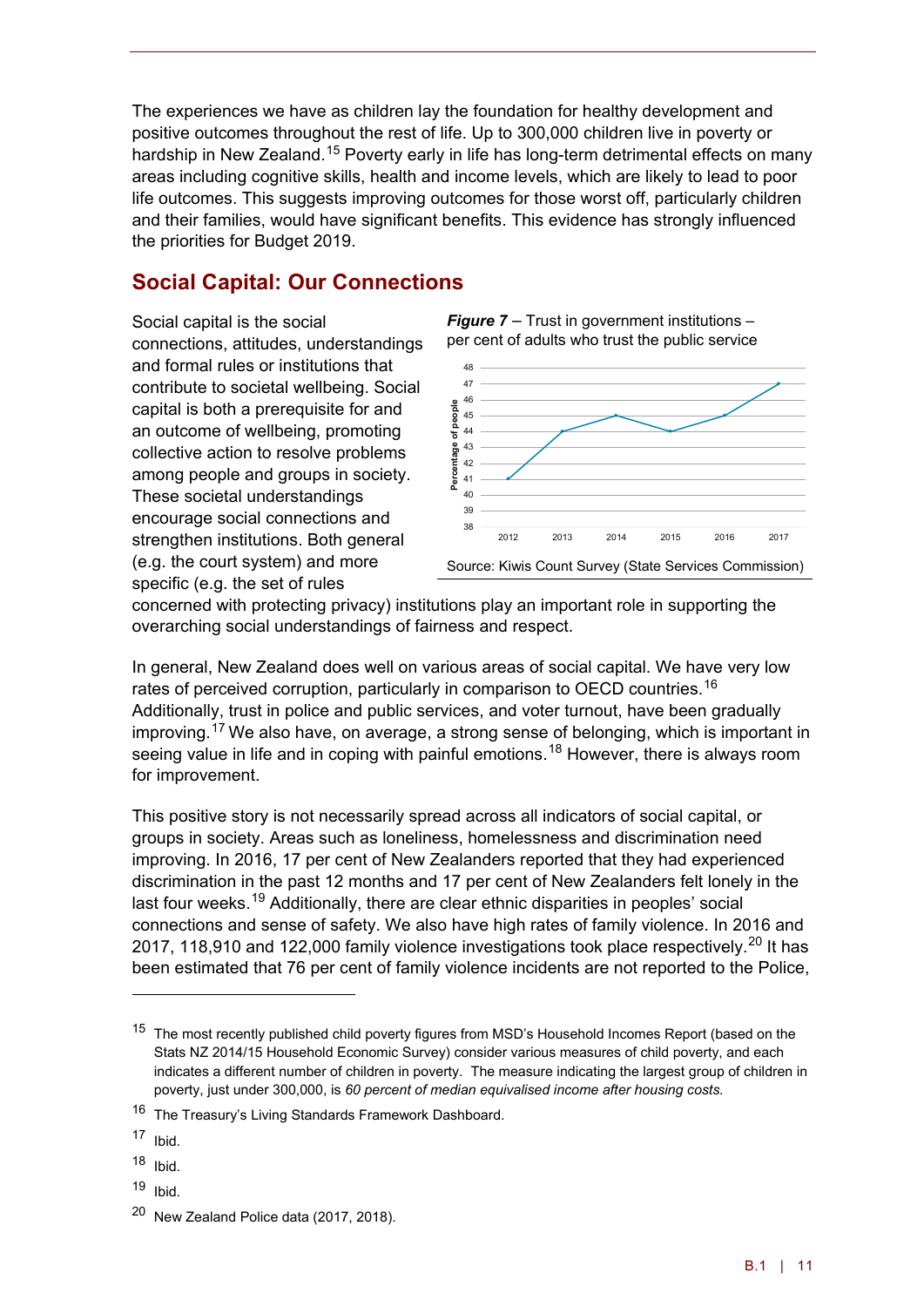according to the New Zealand Crime & Safety Survey 2014.<sup>[21](#page-13-0)</sup> A lack of safety at home undermines social connection and can have a considerable impact on many or all areas of wellbeing including mental health and self-worth. This evidence is why addressing family violence is a priority for Budget 2019.

Poor wellbeing in housing, material standards of living and health are strongly associated with reduced social connections and safety. In particular, poor mental health is a barrier to participating in the community and developing social connections, which contribute to greater life satisfaction. As a result, supporting mental wellbeing for all New Zealanders, with a special focus on under-24s, is a priority for Budget 2019.

### **Natural Capital: Our Environment**

Natural capital refers to all aspects of the natural environment needed to support life and human activity. Building natural capital is part of the foundation for ensuring wellbeing and building a strong and sustainable economy. Our wellbeing depends on the condition and extent of our natural capital, as well as the capacity of that capital to generate 'services' such as environmental amenity and other benefits derived from healthy ecosystems. The quality, quantity and sustainability of our natural capital can



have direct effects on aspects of wellbeing including, health, cultural identity and subjective wellbeing.

Certain areas of our natural capital are looking positive. The proportion of New Zealanders with access to drinking water that meets international health standards has gradually improved since 2012.<sup>[22](#page-13-1)</sup> However, there is always room for improvement in these areas. For example, poor fresh water quality can negatively affect wellbeing by increasing health risks and can negatively affect the mauri of fresh water ecosystems.<sup>[23](#page-13-2)</sup>

<span id="page-13-0"></span><sup>21</sup> Ministry of Justice (2014), New Zealand Crime and Safety Survey: Main Findings Report, available: [https://www.justice.govt.nz/assets/Documents/Publications/NZCASS-201602-Main-Findings-Report-](https://www.justice.govt.nz/assets/Documents/Publications/NZCASS-201602-Main-Findings-Report-Updated.pdf)[Updated.pdf](https://www.justice.govt.nz/assets/Documents/Publications/NZCASS-201602-Main-Findings-Report-Updated.pdf)

<span id="page-13-1"></span><sup>22</sup> The Treasury's Living Standards Framework Dashboard.

<span id="page-13-2"></span><sup>23</sup> Ministry for the Environment & Stats NZ (2017). *New Zealand's Environmental Reporting Series: Our Fresh Water.* Accessed from [http://www.mfe.govt.nz/sites/default/files/media/Environmental%20reporting/our-fresh-water-2017\\_1.pdf](http://www.mfe.govt.nz/sites/default/files/media/Environmental%20reporting/our-fresh-water-2017_1.pdf)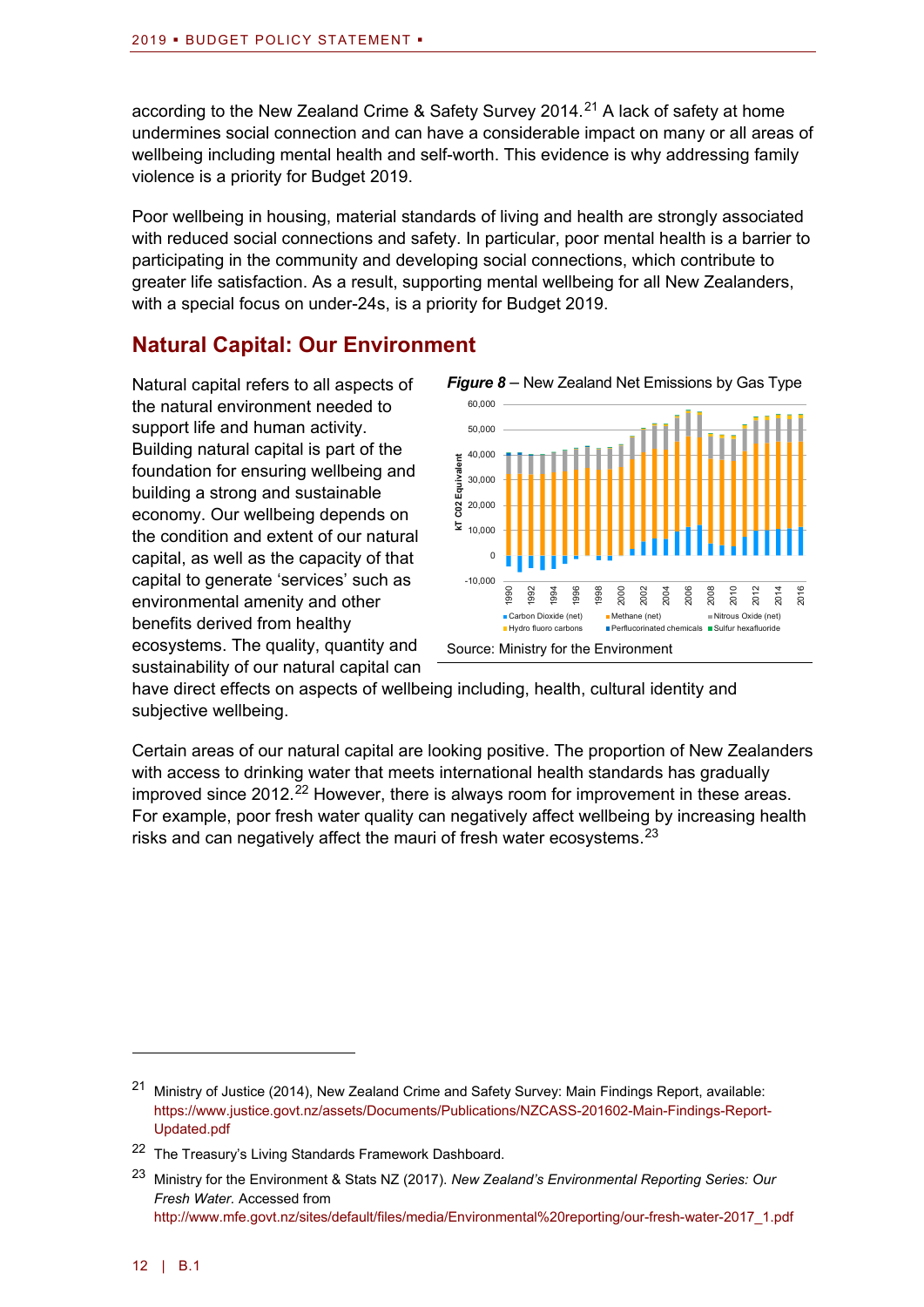Further areas that need improvement include access to the natural environment. [24](#page-14-0) New Zealand's level of waste per capita has increased substantially since 2013. Evidence further suggests that our greenhouse gas emissions (Figure 8) is an area that needs attention. Additionally, data on New Zealand's natural capital and research into the natural environment could be improved.

The goal to transition to a lowemissions economy is about making a deliberate choice to follow a different growth path. Such a transition will take time and Budget 2019 is an opportunity to build on and accelerate the progress already underway. Transitioning to a low-emissions economy aligns with a global shift. There is increasing evidence that lowcarbon, climate-resilient growth can be progressed alongside other sociocultural, environmental and economic goals. Technology will play an





essential role in supporting this transition as well as delivering on our other priority areas.

New Zealand has a significant land-based economy: Land provides critical ecosystem services and the foundation of our economy and society. Cultivation, grazing and logging often degrade soils through erosion, and can cause loss of nutrients and organic matter. It is estimated that we lose 192 million tonnes of soil each year through erosion. Figure 9 illustrates long-term soil erosion in exotic grasslands across New Zealand.<sup>[25](#page-14-1)</sup> This reduces the productivity of the land and harms aquatic ecosystems. Land that is polluted can affect our health, and may be difficult to convert to other uses, such as housing. This affects intergenerational wellbeing. This evidence has strongly influenced the priorities for Budget 2019.

<span id="page-14-0"></span><sup>&</sup>lt;sup>24</sup> The Treasury's Living Standards Framework Dashboard.

<span id="page-14-1"></span><sup>25</sup> *2*012 is the latest year when this data was collected. It is unlikely that erosion rates have reduced significantly since then. For soil erosion, and many other natural capital indicators, annual data is not always available. This is because data collection can be resource-intensive and significant changes often take a number of years.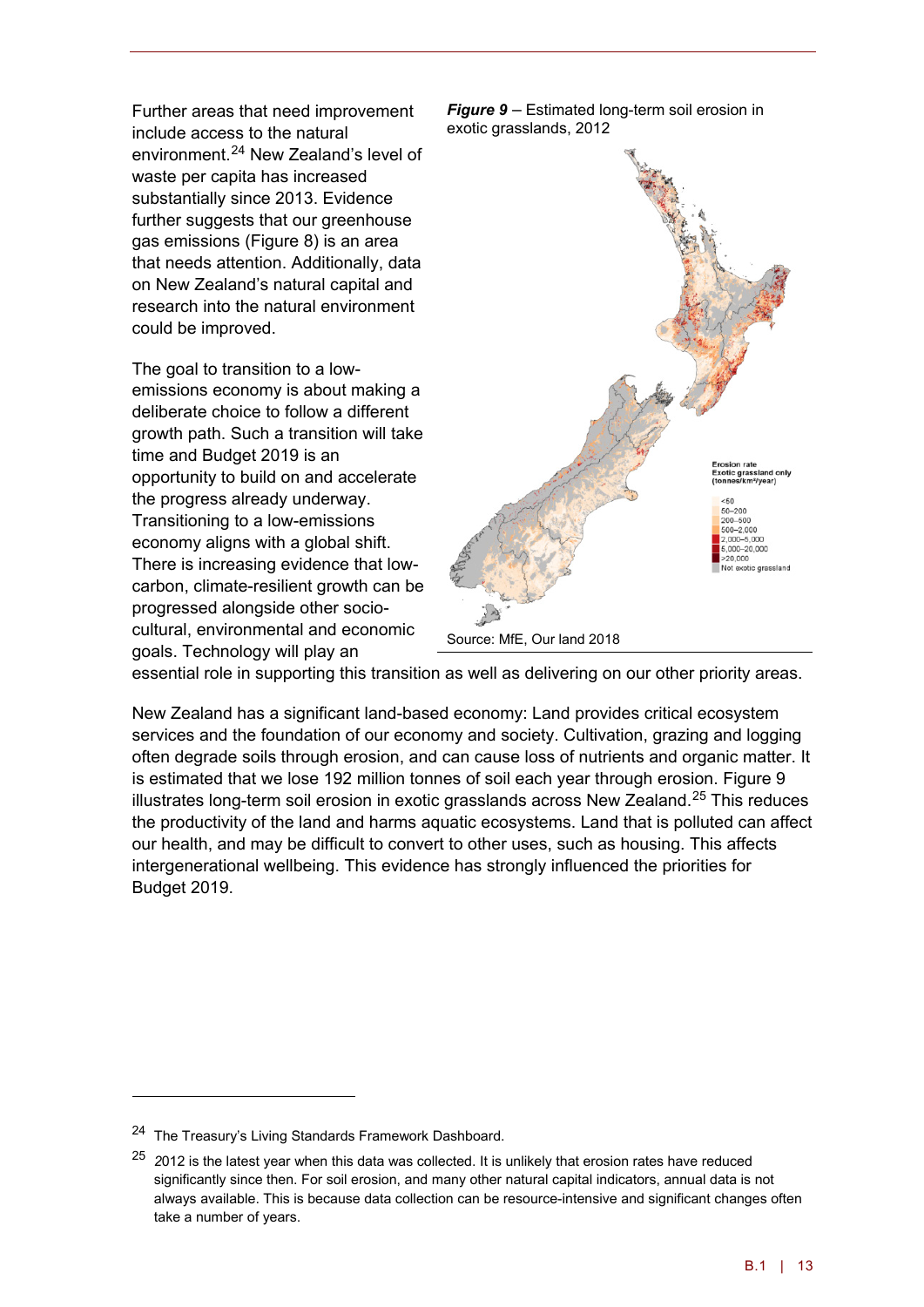### **Financial and Physical Capital: Our Built and Financial Assets**

Financial and physical capital refers to our country's financial and physical assets that support incomes and material living conditions. A number of areas of our financial and physical capital are looking positive. We have reasonably strong levels of material standards of living overall. New Zealand incomes are increasing at roughly the same rate as the incomes of other OECD countries.<sup>[26](#page-15-0)</sup> However, there are areas in need of improvement. Not all population groups are experiencing strong levels of material standards of living. Māori and Pacific people particularly experience poor material standards of living, which can have direct effects on areas of wellbeing, including health and housing. We have low expenditure on research and development (R&D) (1.28 per cent of GDP in 2015) in comparison to other OECD countries (2.36 per cent of GDP).<sup>[27](#page-15-1)</sup> R&D has the ability to impact on the flows and strengths of all four capitals by creating new knowledge, innovative processes and products, which can boost productivity.

Additionally, our incomes are in the bottom half of the OECD, despite many New Zealanders working long hours compared to the rest of the OECD.<sup>[28](#page-15-2)</sup> This reflects our relatively low productivity, which is outlined in Figure 10.

Productivity growth matters for material wellbeing. Improved productivity growth means more opportunities for New Zealanders to raise their living standards and lead the lives they want to live. There are opportunities to improve productivity



*Figure 10* – Labour productivity in small advanced

by assisting firms, regions, iwi and individuals to respond to 21st century changes in the economy and through growing our digital capabilities (which includes aspects of both physical capital, such as IT equipment, and human capital such as the relevant skills). This evidence has strongly influenced the priorities for Budget 2019.

<span id="page-15-0"></span><sup>26</sup> OECD. (2017). OECD Economic Surveys: New Zealand 2017. Accessed from <http://www.oecd.org/newzealand/economic-survey-new-zealand.htm>

<span id="page-15-1"></span><sup>27</sup> OECD. (2018). Gross Domestic Spending on R&D (indicator). Access from [https://data.oecd.org/rd/gross](https://data.oecd.org/rd/gross-domestic-spending-on-r-d.htm)[domestic-spending-on-r-d.htm](https://data.oecd.org/rd/gross-domestic-spending-on-r-d.htm)

<span id="page-15-2"></span><sup>28</sup> OECD. (2017). OECD Economic Surveys: New Zealand 2017. Accessed from <http://www.oecd.org/newzealand/economic-survey-new-zealand.htm>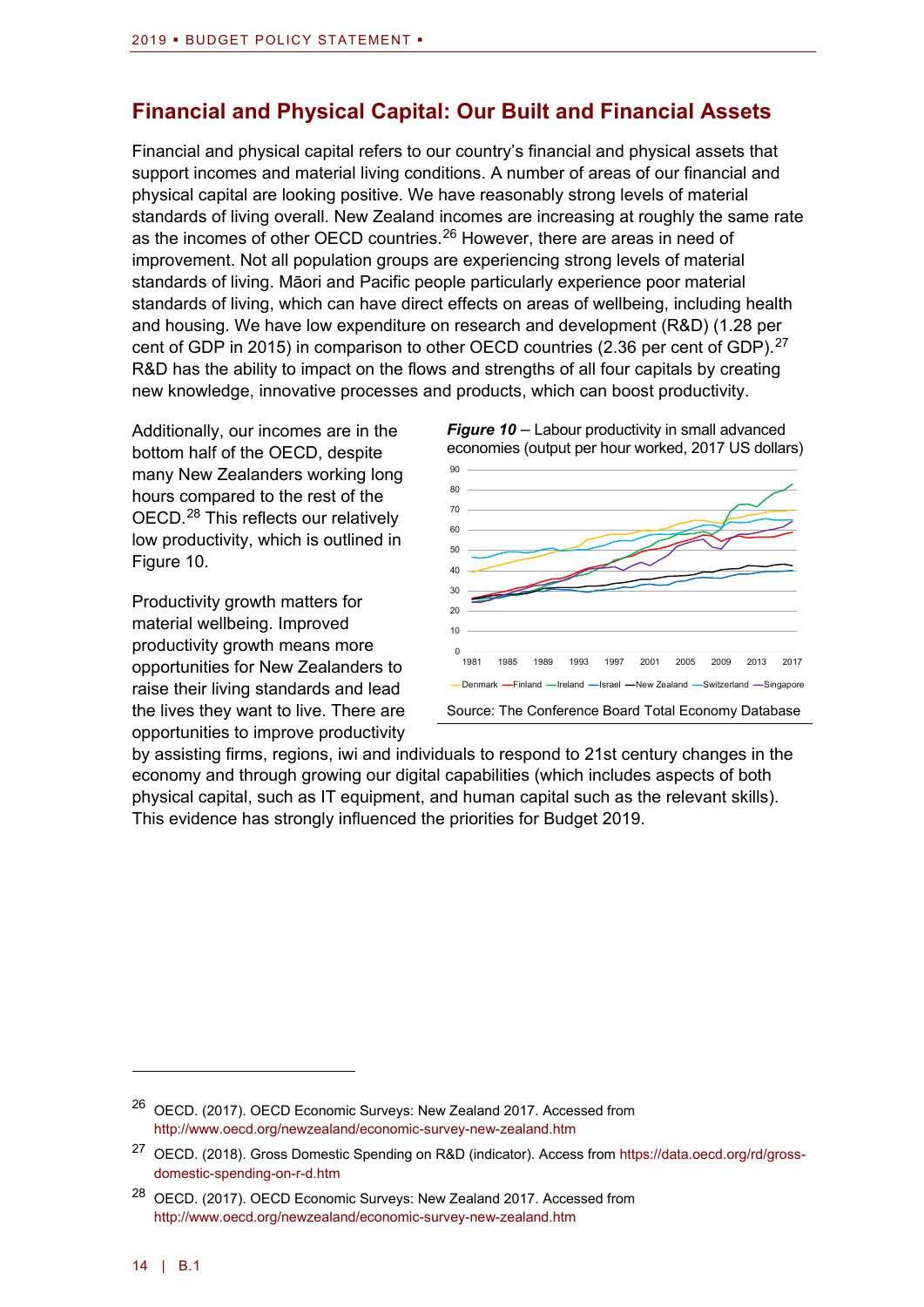Housing is an important physical asset for many New Zealanders, and the Government owns significant housing assets. Affordable, secure and healthy housing is an important determinant of wellbeing. Rising house prices and a lack of housing affordability have flowon implications across a number of wellbeing areas. New Zealanders pay significantly more for their homes than it costs to make them, and housing is unaffordable to many New Zealanders, suggesting a range of problems in the

*Figure 11* – Housing cost – per cent of households with housing costs greater than 30 per cent of income



housing market.<sup>[29](#page-16-0)</sup> We know that poor housing can have devastating impacts on people's lives. Analysis from the General Social Survey (GSS) shows that poor housing is strongly correlated with reduced material standards of living, poor health and poor safety. Evidence shows that children living in poverty, Māori and Pacific people, and those with mental illness are more likely to live in poor housing conditions compared to other groups in society. This evidence has strongly influenced the priorities for Budget 2019.

### **Economic Strategy**

<u>.</u>

### *Productive, sustainable and inclusive growth*

It is the quality of economic growth that improves wellbeing; growth that provides decent opportunities for all New Zealanders while maintaining and enhancing our natural environment (as opposed to poor-quality growth that provides opportunities for some while exacerbating inequality and degrading the environment). The need to deliver high-quality growth is why the Government's economic strategy is to build a productive, sustainable and inclusive economy. The Government is delivering on this strategy through the following priorities:

- grow and share more fairly New Zealand's prosperity
- support thriving and sustainable regions
- deliver responsible governance with a broader measure of success, and
- transition to a clean, green carbon neutral New Zealand.

Successful implementation of the economic strategy will see a more productive economy that will deliver higher wages and enable greater prosperity for all New Zealanders. The Government's goal is to support more innovative and competitive firms in the economy to realise a shift to higher productivity. This will see New Zealand firms operating in a more diverse range of sectors that supply a greater range of goods and services to a broader range of markets. The economy will also sustainably use New Zealand's natural resources for the wellbeing of today's society and future generations.

<span id="page-16-0"></span> $29$  Quantifying the impact of land use regulation: Evidence from New Zealand (2017).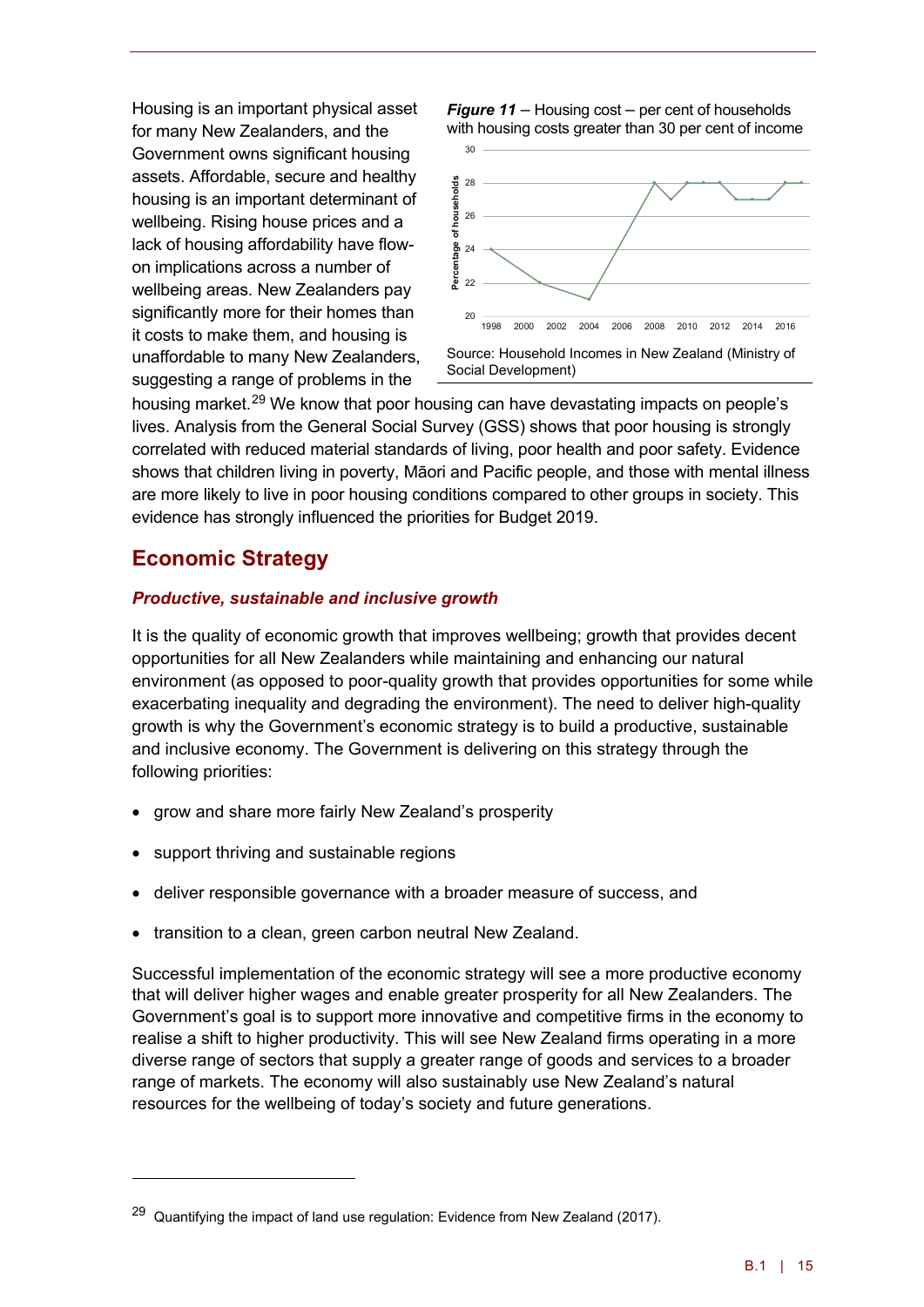### **Economic and Fiscal Forecasts**

### *Economic growth plays an important role in raising New Zealanders' wellbeing and living standards*

The economy is growing at a solid rate and the outlook continues to be positive. In its *Half Year Update* the Treasury forecasts economic growth to be supported by strengthening wage growth, low interest rates and accelerating residential investment growth. Economic growth is forecast to be 3 per cent on average over the next two years. Annual per capita GDP growth is expected to rise from 0.7 per cent in 2017/18 to 1.5 per cent in 2019/20.



The unemployment rate is expected to be around 4 per cent over the forecast period, in line with the Government's target of reducing the unemployment rate to 4 per cent by the end of this parliamentary term.

Wage growth is forecast to increase faster than inflation in each year of the forecast period, averaging more than 3 per cent per year. Together with employment growth in every year of the forecasts, these numbers illustrate that this Government's plan for sustainable economic growth that is shared by everyone is working.

| Year ending 30 June                                     | 2018<br><b>Actual</b> | 2019<br><b>Forecast</b> | 2020<br><b>Forecast</b> | 2021<br><b>Forecast</b> | 2022<br><b>Forecast</b> | 2023<br><b>Forecast</b> |
|---------------------------------------------------------|-----------------------|-------------------------|-------------------------|-------------------------|-------------------------|-------------------------|
| Real GDP (annual average<br>per cent change)            | 2.7                   | 2.9                     | 3.1                     | 2.7                     | 2.5                     | 2.3                     |
| Real GDP per capita (annual<br>average per cent change) | 0.7                   | 1.1                     | 1.5                     | 1.4                     | 1.2                     | 1.2                     |
| Consumers Price Index (annual<br>per cent change)       | 1.5                   | 2.0                     | 2.0                     | 2.0                     | 2.0                     | 2.0                     |
| Employment growth (annual<br>per cent change)           | 3.7                   | 2.6                     | 1.9                     | 1.5                     | 1.3                     | 1.2                     |
| Unemployment rate (June quarter)                        | 4.4                   | 4.1                     | 3.9                     | 4.0                     | 4.1                     | 4.1                     |
| Wage growth (annual per cent<br>change)                 | 3.0                   | 3.1                     | 3.3                     | 3.5                     | 3.4                     | 3.5                     |
| Current account (per cent of GDP)                       | $-3.4$                | $-3.5$                  | $-3.6$                  | $-3.6$                  | $-3.6$                  | $-3.7$                  |

### **Table 1** – Summary of the Treasury's economic forecasts

Source: Stats NZ, the Treasury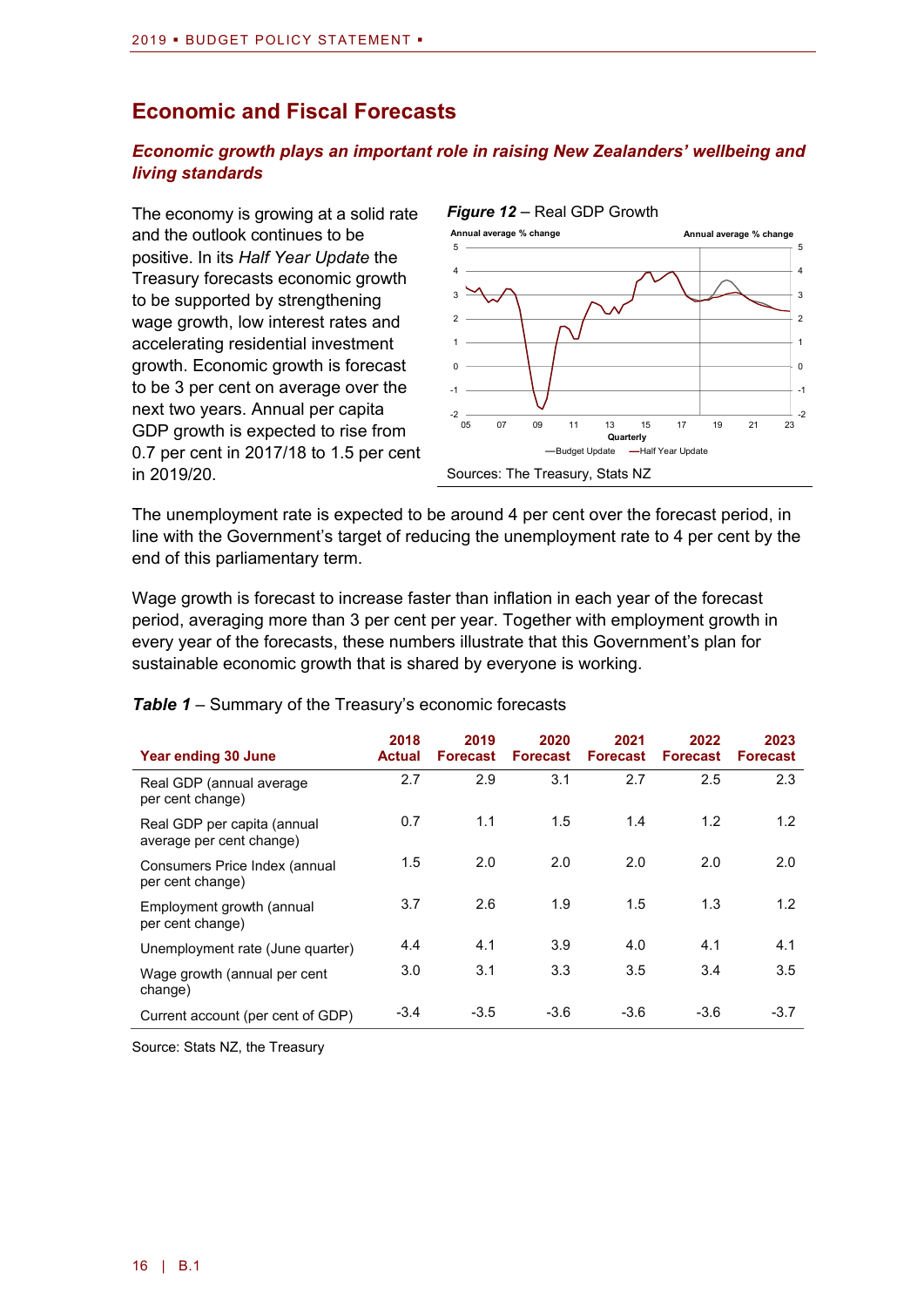### *A strong fiscal position is a prerequisite for improving the intergenerational wellbeing of New Zealanders*

A strong fiscal position helps to maintain levels of wellbeing, giving future generations more options, and providing resilience to help manage economic change. In its *Half Year Update* the Treasury forecasts the Government's fiscal position to remain strong.

As a percentage of GDP, core Crown expenses are expected to gradually fall from 29.5 per cent of GDP in 2018/19 to 28.3 per cent of GDP in 2022/23, well below the recent historical average of 30 per cent of GDP.



The Government is committed to running sustainable surpluses and paying down debt as a percentage of GDP to ensure we are in a good position to deal with any unexpected shocks. OBEGAL surpluses are forecast to reach \$8.4 billion in 2022/23 (2.3 per cent of GDP).

The Treasury forecasts net core Crown debt to reduce to 19.0 per cent of GDP in 2021/22, in line with the Government's target to reduce net core Crown debt to 20 per cent of GDP within five years of taking office. Crown net worth is forecast to continue to increase in line with the operating surpluses.

| Year ending 30 June                 | 2018<br><b>Actual</b> | 2019<br><b>Forecast</b> | 2020<br><b>Forecast</b> | 2021<br><b>Forecast</b> | 2022<br><b>Forecast</b> | 2023<br><b>Forecast</b> |
|-------------------------------------|-----------------------|-------------------------|-------------------------|-------------------------|-------------------------|-------------------------|
| per cent of GDP                     |                       |                         |                         |                         |                         |                         |
| Core Crown tax revenue              | 27.9                  | 28.1                    | 28.2                    | 28.5                    | 28.8                    | 28.9                    |
| Core Crown expenses                 | 28.0                  | 29.5                    | 28.7                    | 28.8                    | 28.4                    | 28.3                    |
| <b>Total Crown OBFGAL</b>           | 1.9                   | 0.6                     | 1.3                     | 1.5                     | 2.2                     | 2.3                     |
| Core Crown residual cash            | 0.5                   | (1.7)                   | (0.8)                   | (0.3)                   | 0.3                     | 0.8                     |
| Net core Crown debt                 | 20.0                  | 20.9                    | 20.7                    | 20.1                    | 19.0                    | 17.4                    |
| Net worth attributable to the Crown | 45.1                  | 44.5                    | 44.5                    | 45.0                    | 46.3                    | 48.0                    |

### *Table 2* – Summary of the Treasury's fiscal forecasts

Source: The Treasury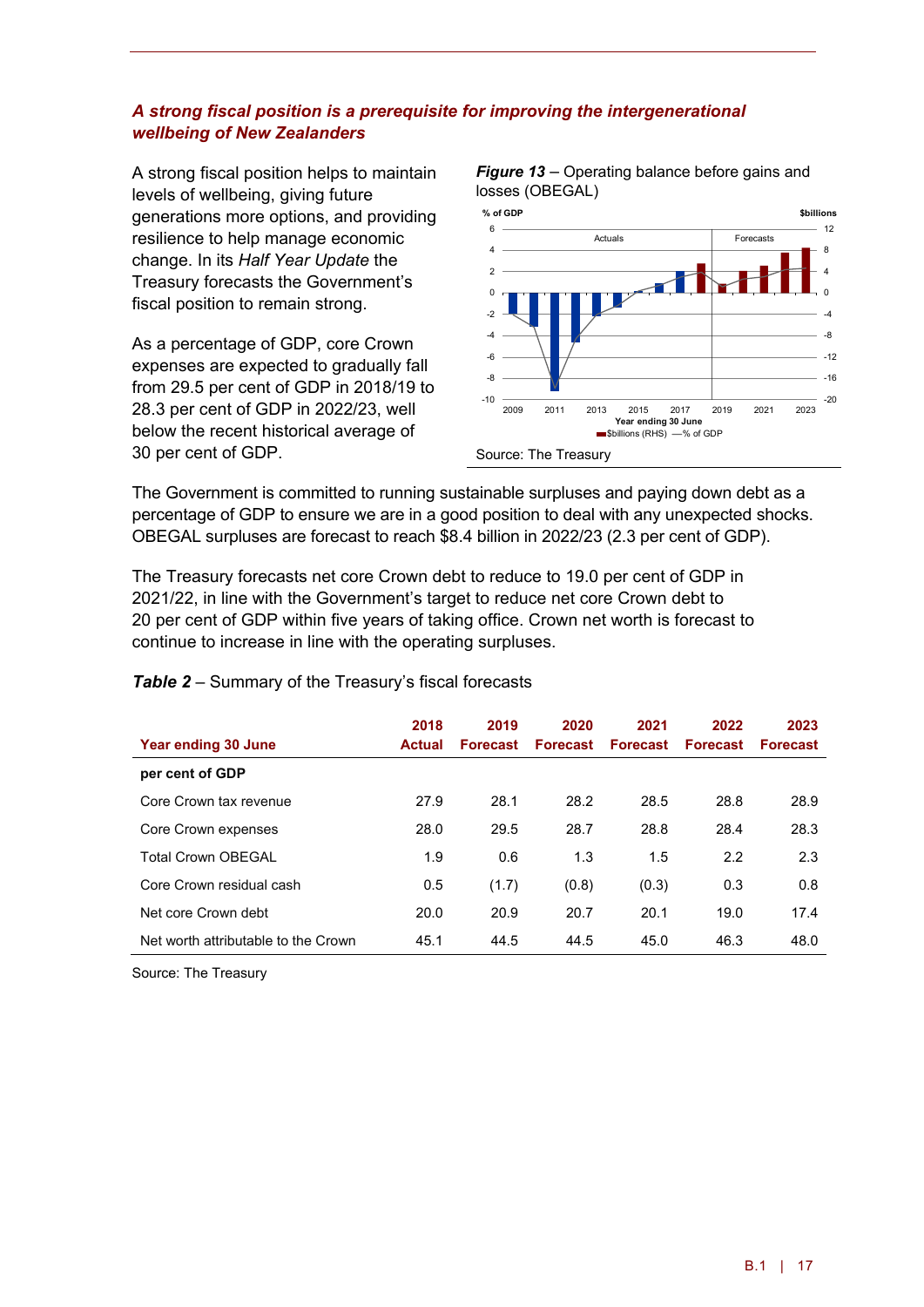### **Box 2: Our Achievements So Far**

The Government has made significant progress on a number of key initiatives during our first year, including delivering on a number of commitments in the Coalition, and Confidence and Supply Agreements:

- **•** Implementing the Families Package, including Best Start payments, Winter Energy Payment, and Working For Families payments
- **•** Extending paid parental leave to 22 weeks, and 26 weeks in 2020
- **•** Committing to child poverty reduction targets
- **•** Establishing a \$1 billion per annum Provincial Growth Fund
- **•** Introducing an Independent Climate Commission
- **•** Setting up a \$100 million Green Investment Fund
- **•** Taking up a leadership role in our region, including increased official development assistance (ODA), through our Pacific Reset
- **•** Constructing the first homes in the KiwiBuild programme
- **•** Making record investments in transport, including in public transport and road safety
- **•** Increasing the minimum wage to \$16.50 per hour, to rise to \$20 per hour by 2021
- **•** Making record capital investments in hospitals and schools
- **•** Initiating review and reform of the Reserve Bank Act
- **•** Banning foreign speculators from our existing residential housing market
- **•** Making GP visits cheaper for over 500,000 Kiwis
- **•** Giving a significant funding boost to Conservation work
- **•** Establishing an inquiry into Mental Health and Addiction
- **•** Re-establishing the New Zealand Forestry Service
- **•** Establishing an integrated therapies mental health pilot for all 18-25 year olds
- **•** Restarting contributions to the NZ Superannuation Fund
- **•** Cracking down on loan sharks
- **•** Expanding the Limited Service Volunteer Programme
- **•** Establishing the Pike River recovery agency.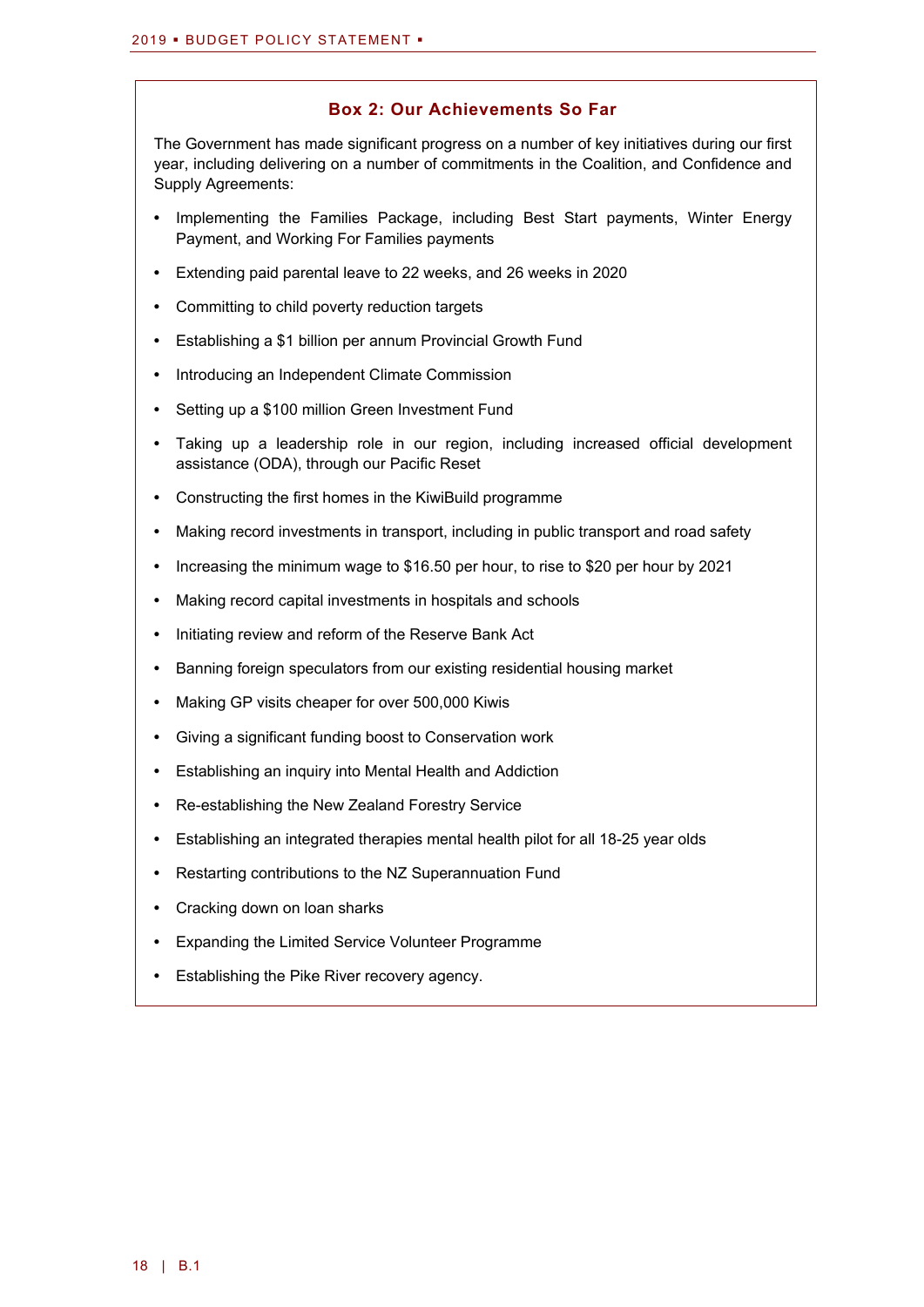# **Budget Priorities**

Budget 2019 will be New Zealand's first Wellbeing Budget. It will confirm the Coalition Government's commitment to a new approach to formulating policy and measuring success – an approach that puts the wellbeing of New Zealanders at the heart of what we do.

The foundation documents for the Budget continue to be the Speech from the Throne, the Coalition Agreement between the New Zealand Labour Party and New Zealand First, and the Confidence and Supply Agreement between the New Zealand Labour Party and the Green Party of Aotearoa New Zealand. It remains our priority to fulfil all of the commitments in those documents during this term, and we are well on track to do so.

Budget 2019 will have a particular focus on five priorities that have been set through a collaborative and evidence-based approach, as outlined below. The priorities represent five areas where initial evidence from the LSF and other sources show that substantive opportunities exist to make a difference to New Zealanders' wellbeing. They were refined through a process of consultation with officials, Ministers, sector experts, and Government Science Advisors, and combined with other inputs including the Child Wellbeing Strategy and international evidence. They progress the Government's overarching and long-term policy priorities (Figure 14).



### *Figure 14* – Setting priorities for the Wellbeing Budget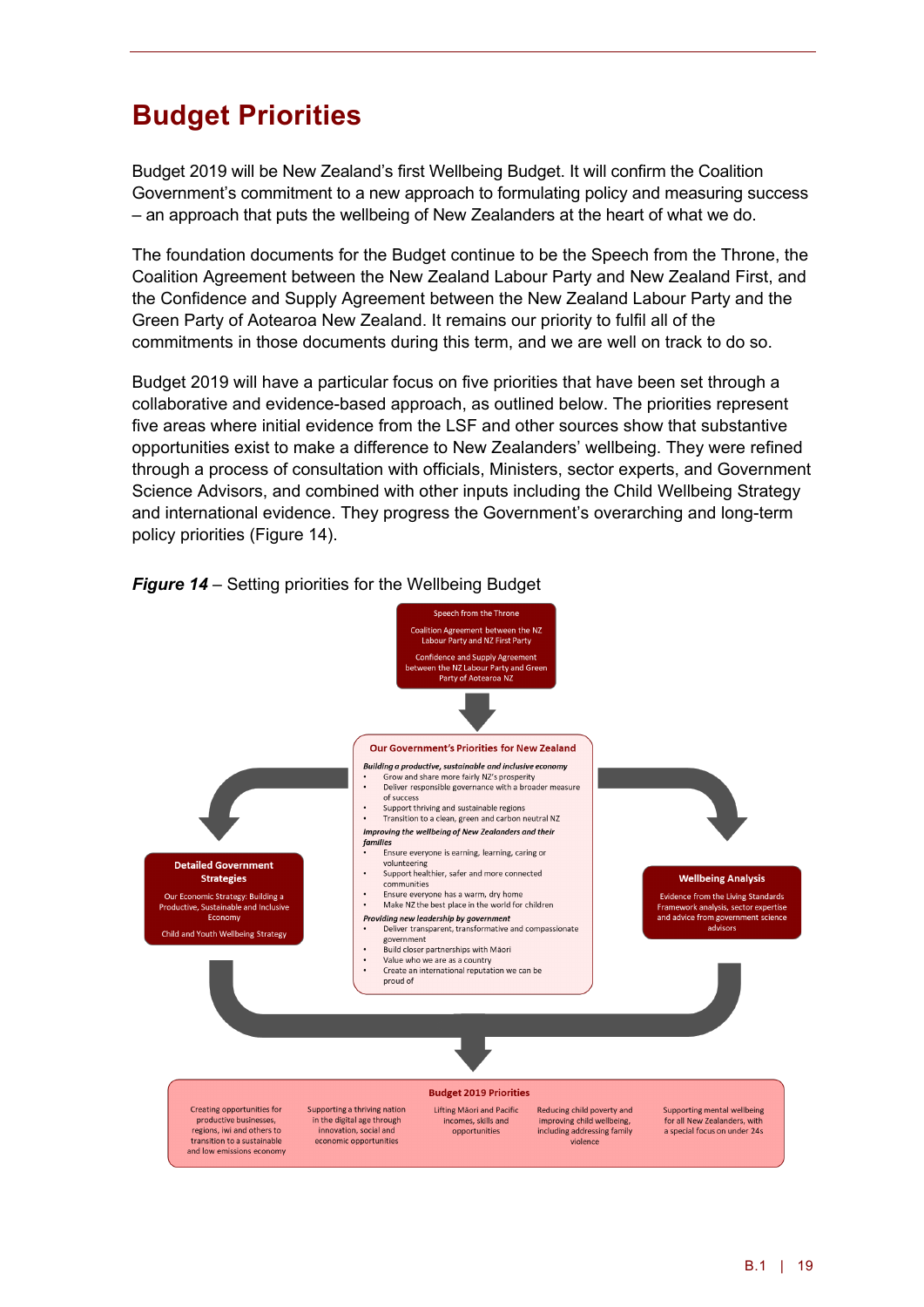### *1) Creating opportunities for productive businesses, regions, iwi and others to transition to a sustainable and low-emissions economy*

Budget 2019 will see a focus on providing opportunities to sustainably grow and modernise our economy. Our economic strategy is defined by a focus on productive, sustainable and inclusive growth. Despite New Zealanders working longer hours on average than residents of many developed countries, our incomes remain in the bottom half of the OECD due in part to our low productivity. Lifting productivity supports wellbeing through higher incomes and material standards of living, retains and creates employment, and provides the opportunity for New Zealanders to live the lives they value.

The Government is committed to achieving this in a way that transitions the economy to a sustainable and low-emissions future. We want an economy that preserves and enhances our natural capital, as our natural resource base is an important foundation for our longterm wellbeing. This transition will take time and Budget 2019 will be an important step. We are also committed to a just transition to a low-carbon economy. This means having the courage to do the long-term planning required to ensure workers, businesses and communities are supported as we move away from fossil fuels and towards a low-carbon economy.

### *2) Supporting a thriving nation in the digital age through innovation, social and economic opportunities*

The Government is committed to ensuring New Zealand is well placed to thrive in the digital age and the rapidly changing world of work. The pace of technological change is accelerating around the world, driving significant change across economies, governments, and societies. Thriving amidst this change requires us to leverage data, technologies, and skills to realise a responsive and efficient economy and society. With many of today's jobs predicted to either not exist or be radically changed in a few decades, it is vital we support businesses to undertake research and development, and provide workers with the foundational skills they need to adapt. We can also support this transition by using technology to deliver a more open digital Government that breaks down silos and encourages new ways of working.

This priority is also about ensuring that no one is left out. While it's easy to take the online world for granted, there are still many New Zealanders who are not included in the digital age. Over 100,000 New Zealand children live in households without an internet connection. Research also shows other groups such as rural and low socio-economic communities, people with disabilities, and senior citizens are at greatest risk of digital exclusion. The Government is committed to all New Zealanders having the chance to share in the opportunities provided by the digital age.

### *3) Lifting Māori and Pacific incomes, skills and opportunities*

There is significant disparity in the standards of living of population groups in New Zealand. Māori and Pacific people have lower average wellbeing across many areas compared with other groups of New Zealanders. As measured by the GSS, the material standards of living for Pacific people is around half that of the general population, and a third lower for Māori. Enduring inequities persist across areas such as housing, health, and employment outcomes.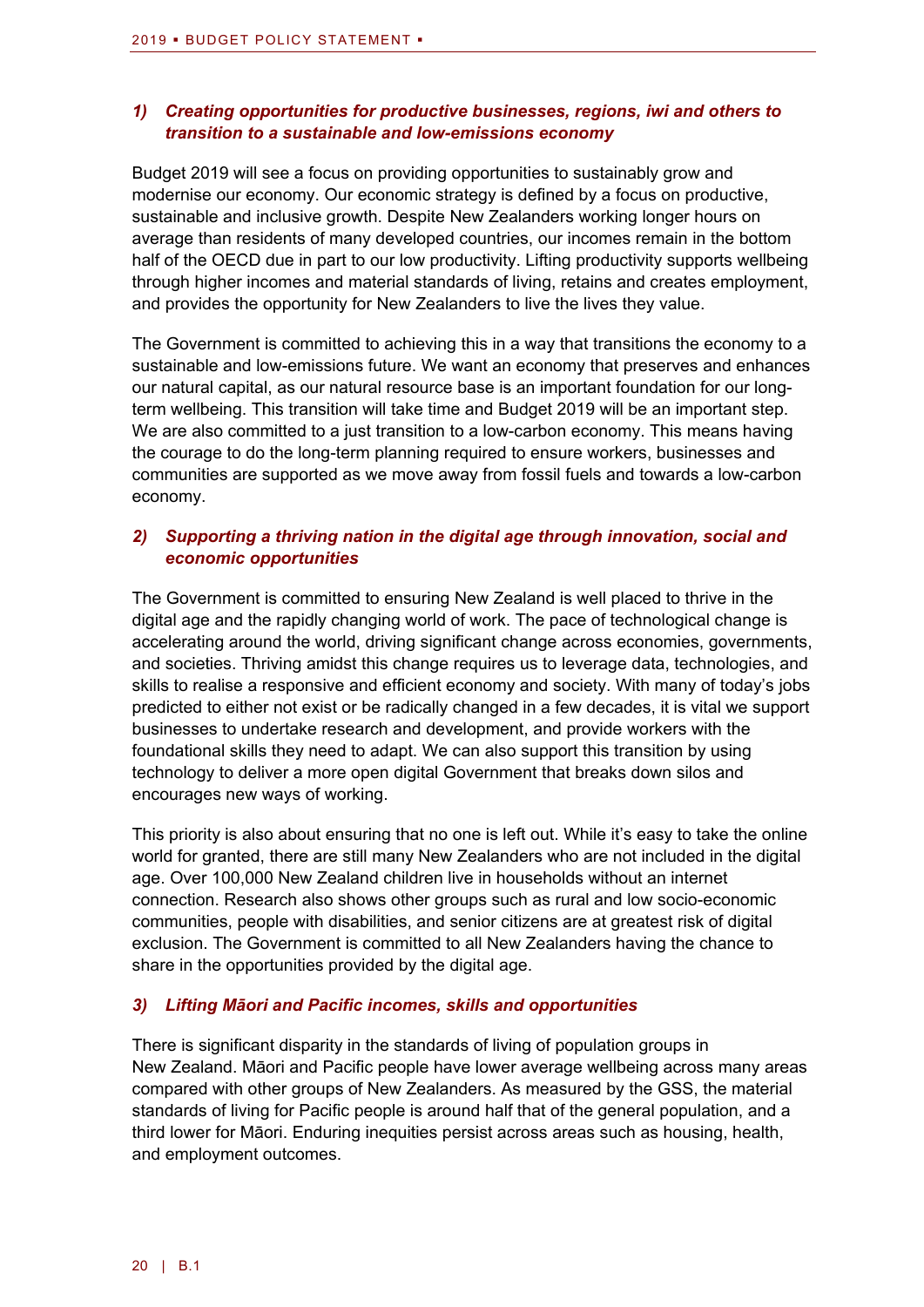Budget 2019 will focus on measures that address these disparities and support opportunities for Māori and Pacific people to lift their wellbeing. There is enormous opportunity for economic and social success in Māori and Pacific communities. The Government has already been collaborating with Māori and Pacific communities, partners, and stakeholders to understand how we can best invest in and pilot initiatives that will lead to a meaningful shift in the wellbeing of these individuals and communities. Budget 2019 will include a package of initiatives to support this.

### *4) Reducing child poverty and improving child wellbeing, including addressing family violence*

Budget 2019 will continue progress toward our goal of making New Zealand the best place in the world to be a child. The experiences we have as children lay the foundation for healthy development and positive wellbeing throughout our lives. However, too many New Zealand children do not have the strong foundations they need. Up to 300,000 children live in poverty or hardship in New Zealand, and such material standards of living early in life are shown to contribute to lasting wellbeing impacts in areas such as health, housing, and education.

This Budget will also have a particular focus on breaking the intergenerational cycle of family violence. Exposure to family violence and sexual violence has impacts on child and youth wellbeing that persist throughout life: These people are more likely to attempt suicide, make up the majority of youth offenders, and are less likely to succeed in the education system and beyond. More than this, their exposure to violence as children makes them more likely to be a perpetrator or victim of family violence as an adult. Meaningfully improving long-term wellbeing requires breaking this cycle.

### *5) Supporting mental wellbeing for all New Zealanders, with a special focus on under 24-year-olds*

Budget 2019 will give mental wellbeing the priority and focus it deserves. In any 12-month period, about one in five New Zealanders will have a diagnosable mental illness, with three-quarters of lifetime cases starting by the age of 25. Poor mental health strongly affects life satisfaction, sense of purpose, material standards of living, social connections, and cultural wellbeing. Addressing these issues early in life can also significantly improve risk factors that would otherwise contribute to poor outcomes later in life, including interactions with the justice and welfare systems.

Earlier this year, the Government launched He Ara Oranga – *Report of the Government Inquiry into Mental Health and Addiction*. Following over 5,200 submissions and a substantial process of engagement across the country, the Inquiry recently delivered its report identifying a range of unmet needs and recommendations for the system. Budget 2019 will be an important step in responding to the Inquiry's recommendations by requiring agencies to work together to achieve overall wellbeing.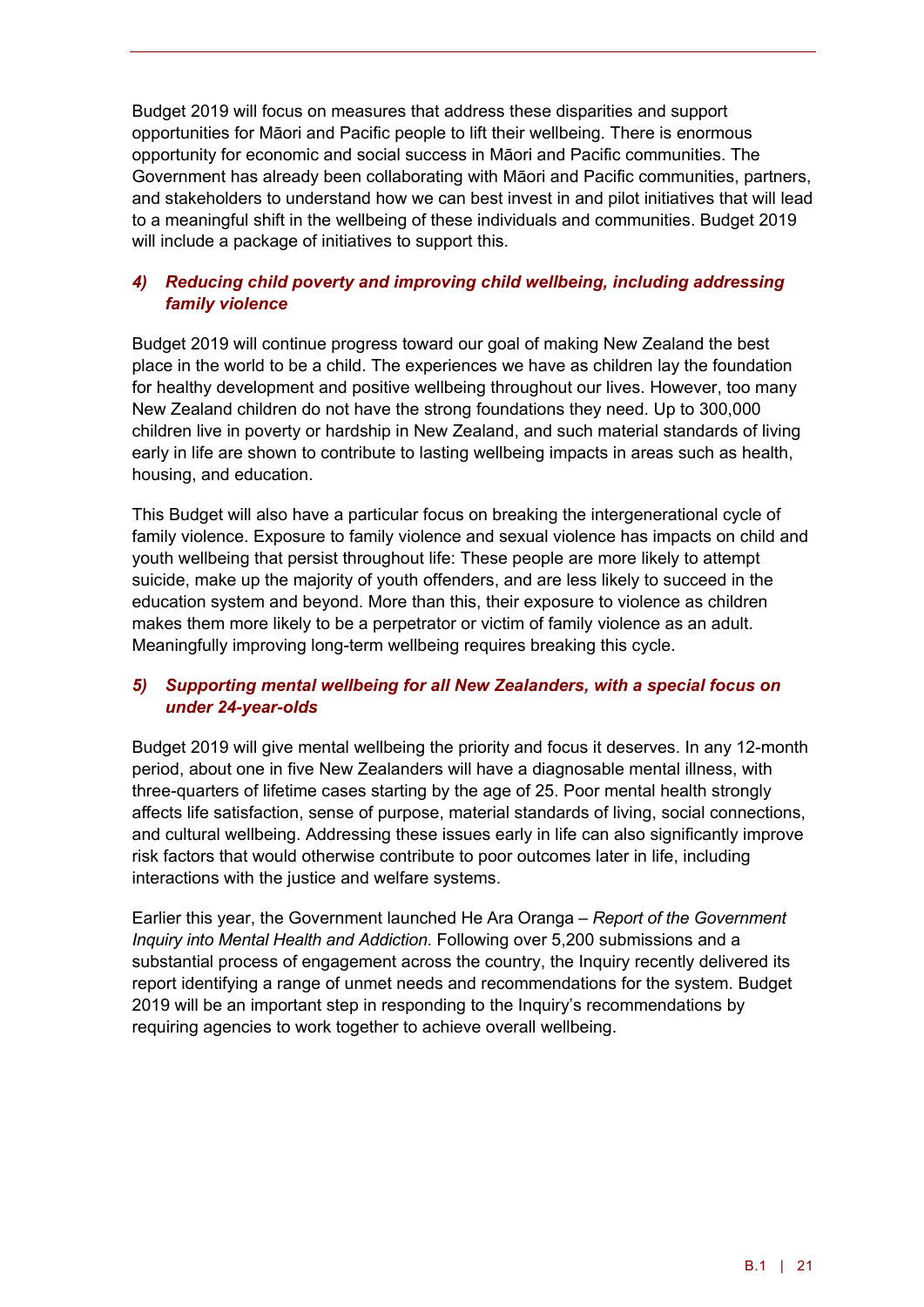### **Box 3: Wellbeing Approach in Action**

Budget 2019 will represent a significant step forward for implementing a wellbeing approach to government funding and policy decisions. However, there is a range of ways we are already demonstrating a wellbeing approach that supports the Budget priorities.

#### Child Wellbeing Initiatives

The Government has implemented a range of initiatives to support a significant and sustained reduction in child poverty. The landmark Child Poverty Reduction Bill will embed a wellbeing approach to child poverty into New Zealand's legislative framework, requiring Governments to regularly report on child poverty levels, be transparent about how Budget decisions will impact child poverty, and adopt clear strategies for improving the wellbeing of all children. We have also implemented the Families Package that provides support to more than 384,000 families with children, extended free doctors' visits and prescriptions to under-14-year-olds, and established new ways of working across government through the Child Poverty Unit that is leading further efforts to tackle child poverty.

### Eastern Porirua community development

The Government has applied a wellbeing approach to the revitalisation of eastern Porirua. Partnering with local iwi and council, the Government has taken the opportunity presented by the development of affordable housing to undertake a major integrated urban development plan. In addition to providing warm, dry, high-quality public and affordable housing, it will provide education, recreation, and social service opportunities that will support child and family outcomes, lift incomes and skills, and create opportunities for social and economic growth in the community.

### Nurses in Schools

The Government's pledge to expand the nurses in schools programme to all public secondary schools up to decile four is one example of our approach to addressing mental health issues. The expansion announced in Budget 2018 will ensure an extra 24,000 students will have access to the mental health support they need to address issues early, before they become more severe and affect other outcomes. This support was combined with the establishment of a pilot programme providing young people aged 18 to 25 free mental health counselling and therapy to support them after they leave school.

#### Mental wellbeing in the prison network

Decisions the Government has taken on the prison network are further examples of how we are tackling mental health issues through a wellbeing lens. Instead of progressing plans already underway for a 2,500 bed mega-prison at Waikeria, the Coalition Government saw an opportunity to address the factors behind offending and recidivism by supporting offenders' mental health. Waikeria Prison will now be a 500-bed facility with a first-of-its-kind mental health and substance rehabilitation facility addressing the underlying causes of offending and improving long-term outcomes. This is supplemented by a focus across the prison network on better prisoner housing and support to improve reintegration into communities.

### Future of Work Forum

The Future of Work Tripartite Forum illustrates how we are working differently to ensure the economy is future-proofed for the digital age. The Forum is a collaboration between government, business and unions and is tasked with investigating and championing initiatives that improve the use of technology, create more productive workplaces, and improve the skills and training of our workers. Established through Budget 2018, it is already shaping the Government's efforts to support New Zealand workers and businesses. It recently endorsed a '*Skills Shift in Manufacturing'* initiative created by the Manufacturers' Network that will identify the skills needed within the sector to support its workforce to face the opportunities presented by technological change.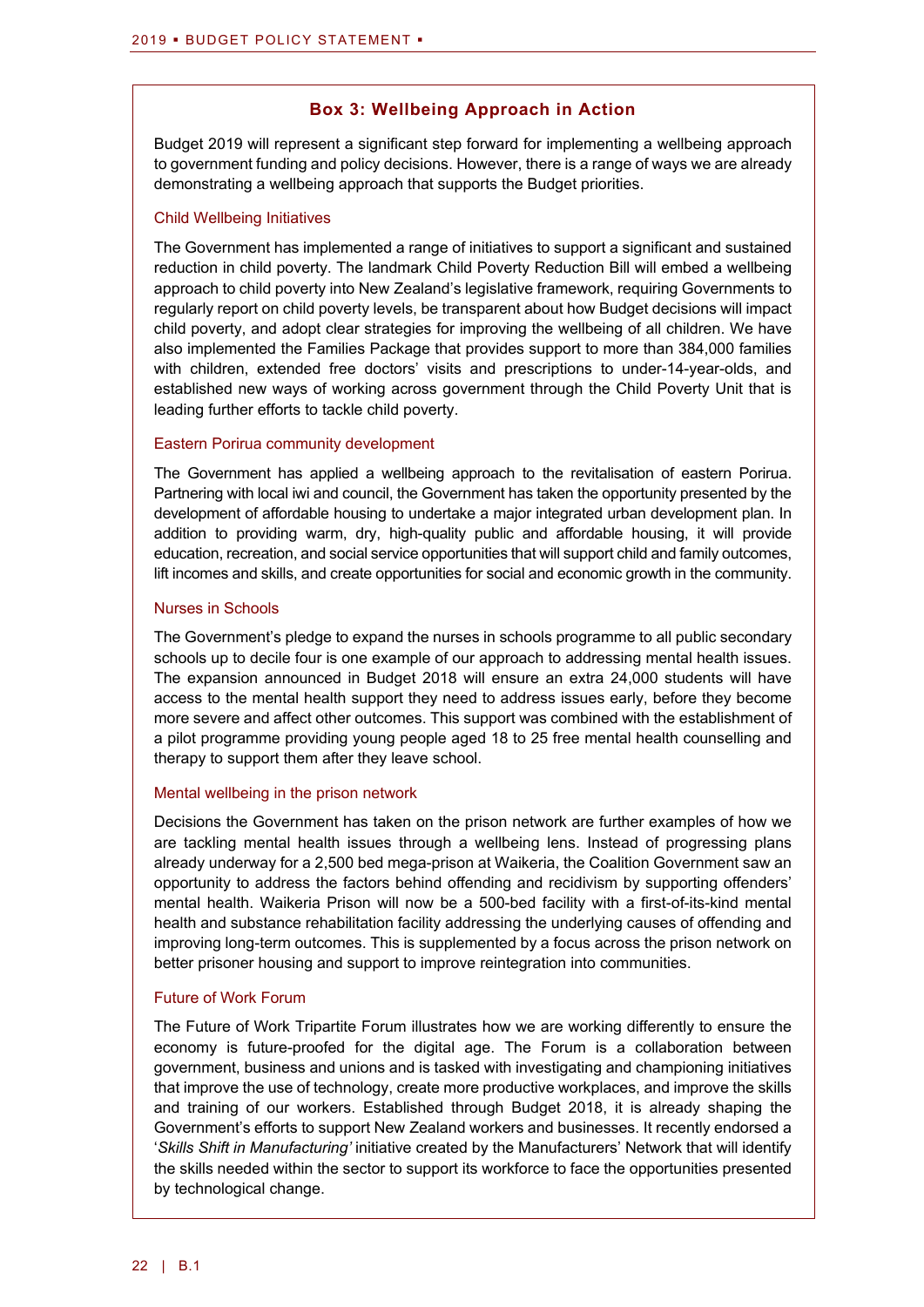#### Green Investment Fund

The Green Investment Fund is one example of how the Government is leading the shift to a cleaner path for the economy. Once established, the Fund will be a government-owned, independently operated vehicle that will utilise public and private capital for transformational low-carbon, climate-resilient projects. As in other countries, it will create opportunities to support economic prosperity while at the same time reducing our contribution to climate change. In doing so, it will move New Zealand towards the Government's goal of a net-zero emissions economy by 2050.

#### Our Pacific Vision

The Government's *Pacific Vision* shows how we are taking a new approach to understanding issues and opportunities within New Zealand's Pacific communities. Over the past year, the Ministry for Pacific Peoples has engaged with more than 2,500 Pacific peoples from community organisations, businesses, NGOs, and churches across the country. This engagement has identified a range of ways to make a material difference to the wellbeing of these communities from their own perspectives – highlighting the need to address health, housing, education, and employment challenges as well as preserve languages, cultures, and identities. This engagement has provided a strong basis from which we will work with these communities to co-design solutions.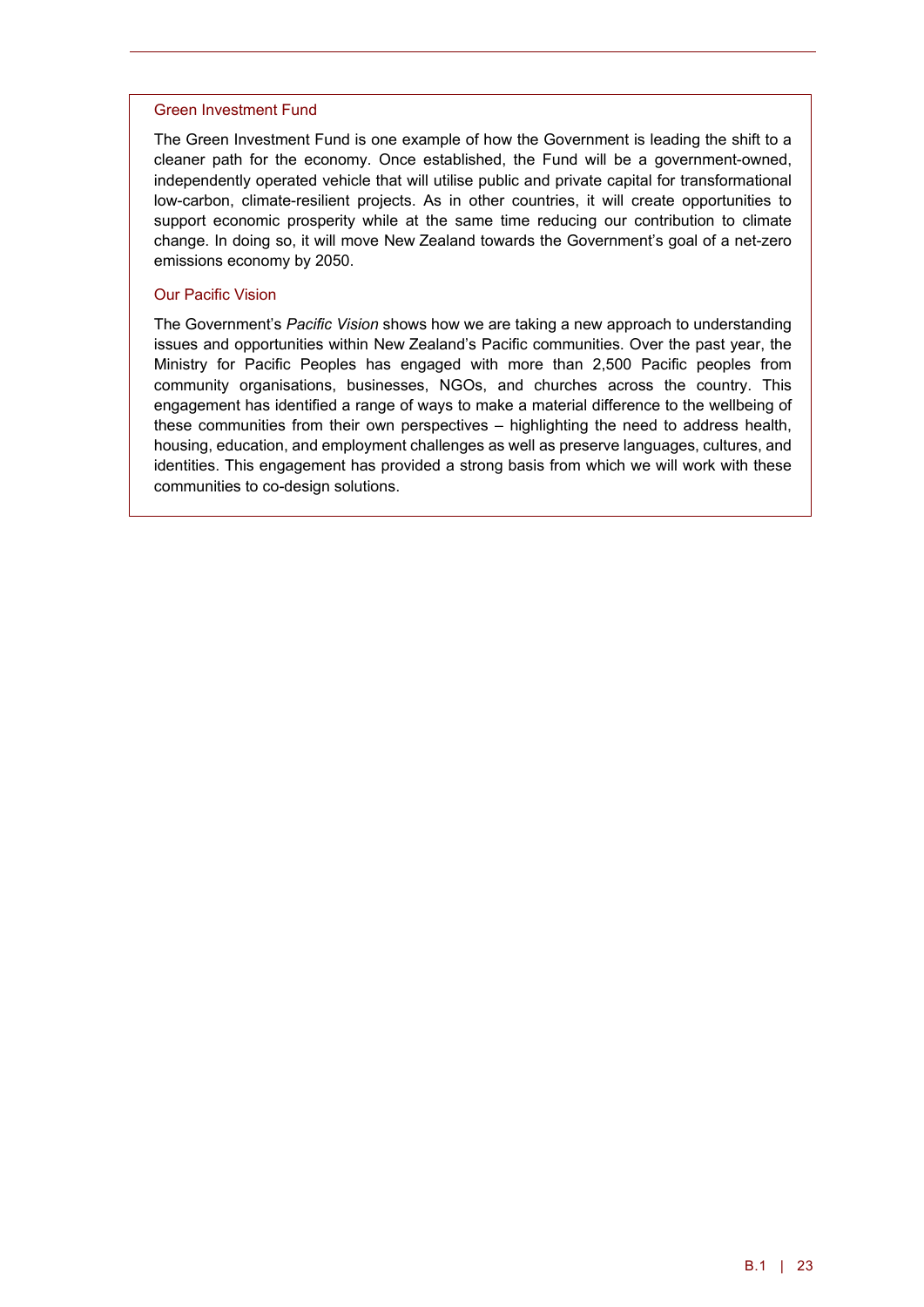# **Fiscal Strategy**

### *Having a strong fiscal strategy is a pre-requisite to maintaining and improving wellbeing*

Balancing the Government's revenue and expenses over time helps to ensure intergenerational fairness. Maintaining a sufficient debt buffer allows the Government to respond to negative shocks.

### *The Government is committed to meeting the Budget Responsibility Rules*

*The Government will deliver a sustainable operating surplus across an economic cycle.* A sustainable surplus is one that exists once policy objectives have been met, and is not artificially generated by underfunding key public services. The Treasury forecasts show OBEGAL surpluses reaching \$8.4 billion in 2022/23 (2.3 per cent of GDP).

*The Government will reduce the level of net core Crown debt to 20 per cent of GDP within five years of taking office.* Reducing government debt will give future generations more options and provide a buffer to help manage future risks or shocks. The Treasury forecasts net core Crown debt to reduce from 20.0 per cent in 2017/18, to 19.0 per cent of GDP in 2021/22. The Government will provide further detail on a post-2021/22 fiscal strategy at Budget 2019.

*The Government will prioritise investments to address the long-term financial and sustainability challenges facing New Zealand.* The Government remains committed to making responsible investments that enhance the long-term wellbeing of New Zealanders, such as restarting contributions to the New Zealand Superannuation Fund (NZS Fund). In addition, we will continue to invest in infrastructure to support our growing population, develop our regions and reduce the long-term fiscal and economic risks of climate change.

*The Government will take a prudent approach to ensure expenditure is phased, controlled and directed to maximise its benefits. The Government will maintain its expenditure to within the recent historical range of spending to GDP ratio.* On average for the last 20 years, core Crown spending has been around 30 per cent of GDP. This Government will manage expenditure carefully to continue this trend. The Treasury forecasts that Government core Crown expenditure will fall from 29.5 per cent of GDP in 2018/19 to 28.3 per cent of GDP in 2022/23.

*The Government will ensure a progressive taxation system that is fair, balanced and promotes the long-term sustainability and productivity of the economy.* The Government believes that we need a better balance in our tax system to support the productive sector and ensure all taxpayers are paying their fair share. The Tax Working Group is considering whether improvements can be made to the structure, fairness and balance of the tax system. Final recommendations are due to be provided to the Government in early 2019.

Further details on the Government's specific short-term intentions and long-term objectives, as required by the Public Finance Act 1989, can be found in the Annex.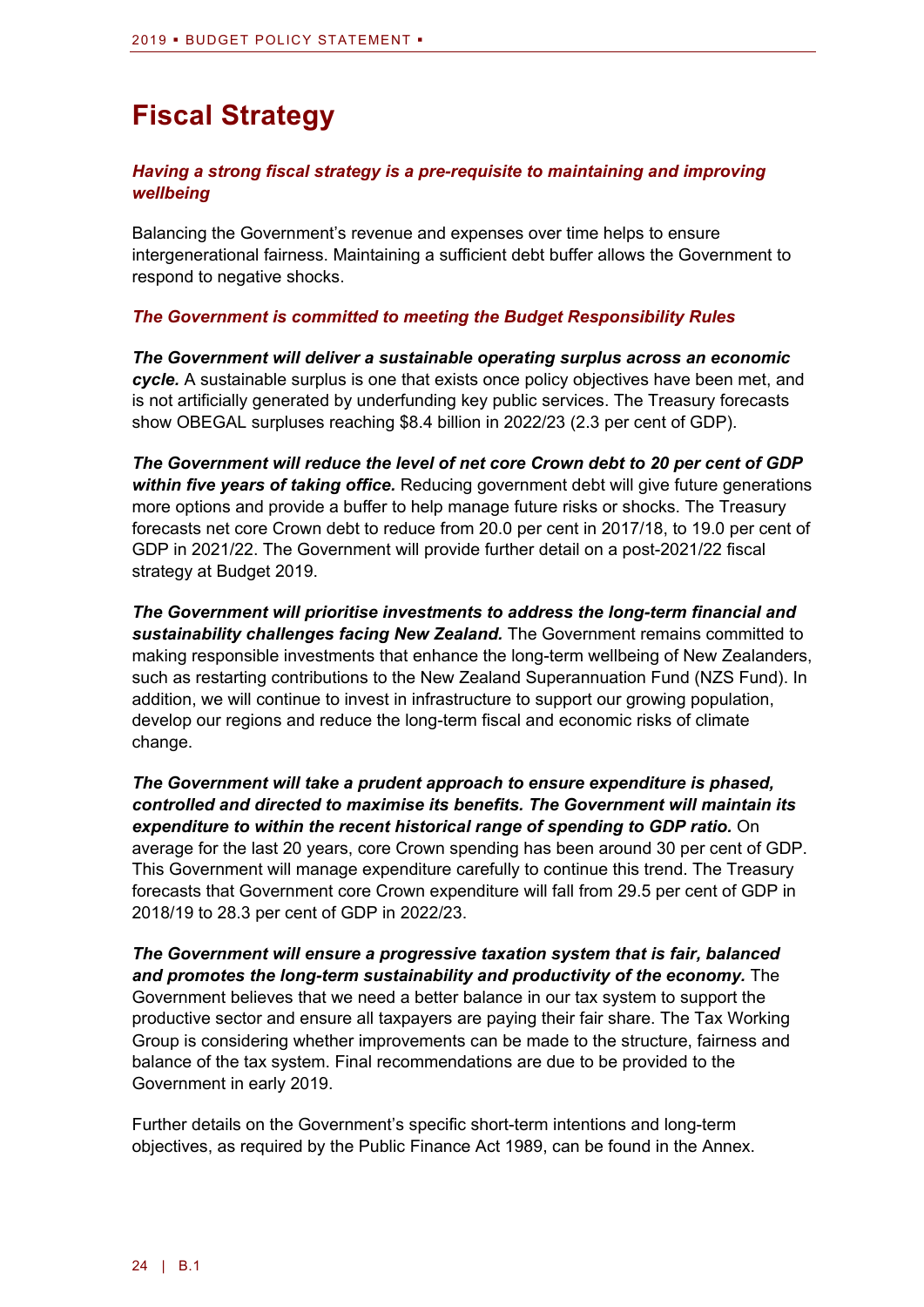# **Setting Budget Allowances**

Budget allowances show how much new investment and spending is available in each Budget for the Government to meet its fiscal priorities over the next four years. The Government has decided to keep the operating allowances signalled in Budget 2018 at this time. These allowances may change as the fiscal outlook develops and more information becomes available.

The total levels of additional investment are consistent with the Government's target of reducing net core Crown debt to 20 per cent of GDP within five years of taking office and the Government's short-term fiscal intentions. The Government will use these allowances to prioritise responsible investments that enhance the wellbeing of New Zealanders.

*Table 3* – Budget allowances (before pre-commitments)

|                                                | <b>Budget</b> | <b>Budget</b> | <b>Budget</b> | <b>Budget</b> |
|------------------------------------------------|---------------|---------------|---------------|---------------|
| \$ billions                                    | 2019          | 2020          | 2021          | 2022          |
| Operating allowances (per year)                | 2.400         | 2.400         | 2.400         | 2.400         |
| Previous single-year capital allowance (total) | 3.700         | 3.400         | 3.000         | 3.000         |
| Multi-year capital envelope (total)            |               | 13.100        |               |               |

Source: The Treasury

Earlier this year the Government agreed to move away from single-year capital allowances to a rolling multi-year capital envelope. The new envelope provides flexibility to meet medium-term investment objectives while ensuring that the near-term fiscal strategy can be achieved.

A significant proportion of the Crown's capital expenditure is funded through agency balance sheets and baselines (including depreciation funding). However, the largest initiatives generally require part or full funding from the Budget capital allowance. The allowance is a Budget management tool that can be adapted to the management and communication needs of the Government.

In the past, the Government has set a single-year capital allowance for the coming year and the next three Budgets to guide the amount of capital expenditure committed to in future Budgets. This approach does not provide a clear link between the funding committed through Budget decisions and the impact of the procurement on net core Crown debt, a key fiscal indicator. It also means that trade-offs are made between the initiatives submitted in a single year, rather than based on a medium or long-term view of likely capital requirements.

We are adopting a new approach that is sufficiently flexible to meet medium-term objectives while ensuring that the near-term fiscal target can be achieved. The new approach is:

- to move from a single-year Budget capital allowance to a rolling multi-year allowance 'envelope'
- for the size of the envelope to reflect available capital funding for the next four Budgets
- for the envelope to roll forward each year (rather than be for a fixed period), and
- to consider the impact of the procurement profile on net core Crown debt as part of the decision-making process.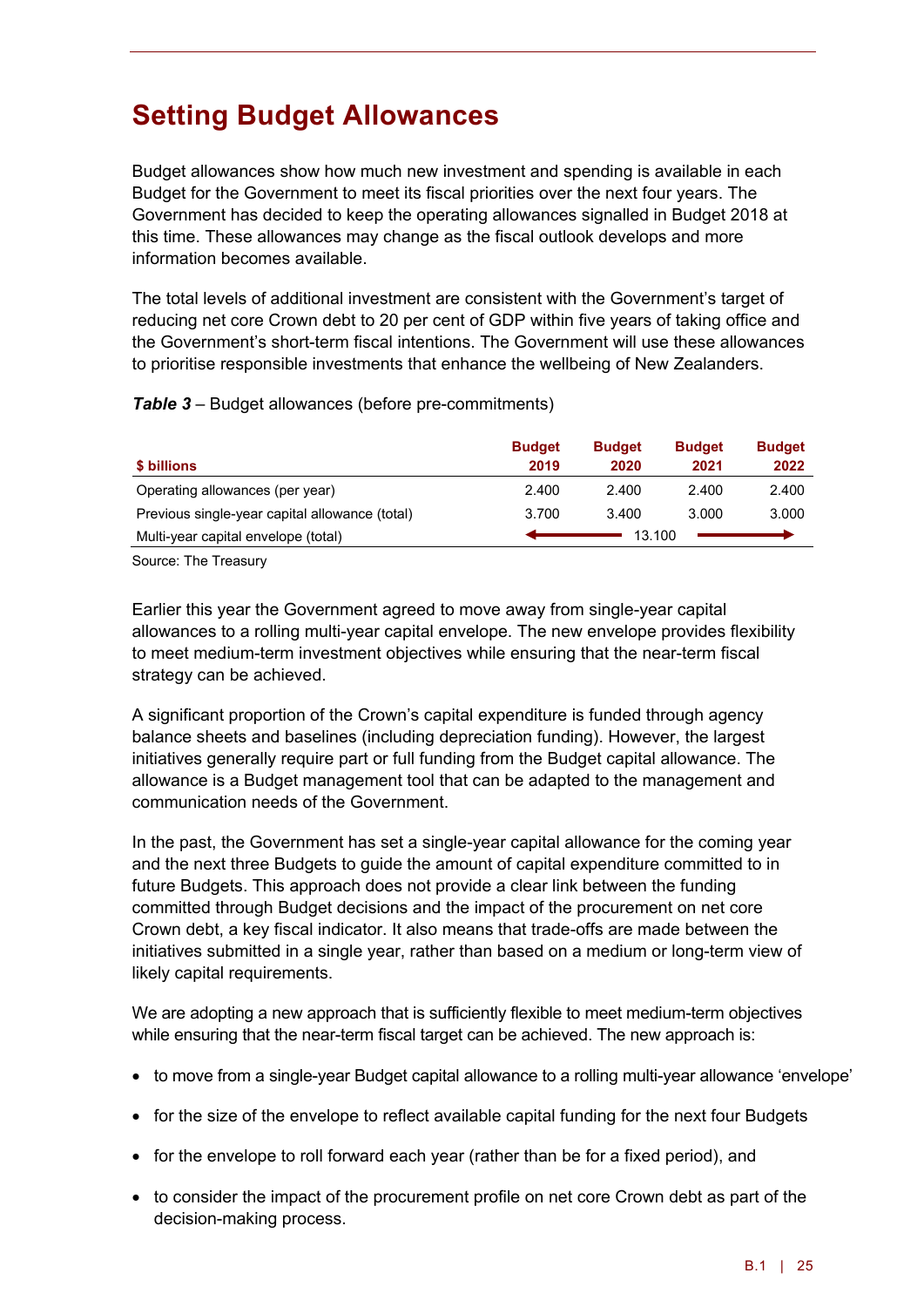As now, the full cost of the decisions made through the Budget process will be counted against the capital envelope, along with any pre-commitments during the year. The Government has already made a number of decisions that have been charged against the multi-year capital envelope, leaving a remaining total of \$9.0 billion to be allocated in future Budgets. The largest pre-commitments relate to the Boeing P-8A Poseidon maritime patrol aircraft, Provincial Growth Fund and City Rail Link funding.

The amount of funding in the envelope will be revised at the time of the *Fiscal Strategy Report* and *Budget Economic and Fiscal Update* in May, based on the amount of funding already committed and an updated view of fiscal headroom over the next four years. This is consistent with the established process for updating a single-year allowance.

The new approach improves alignment between the Government's fiscal strategy and how capital expenditure is managed through the Budget process. It also improves our ability to take a longer-term view of capital commitments and increases transparency, by tracking and reporting more clearly the cash impact of initiatives over time. The new approach does not increase the amount of funding available for capital expenditure. However, with a longer-term view of potential initiatives, funding could be committed earlier to investmentready initiatives that require several years to procure, plan or design, without impacting on the net core Crown debt target in 2021/22.

The new approach does not change the need for Budget responsibility and careful prioritisation of investment decisions. It will be important to maintain a high-bar for capital investment bids in this Budget and ensure that they are clearly aligned with government priorities and supported by rigorous analysis.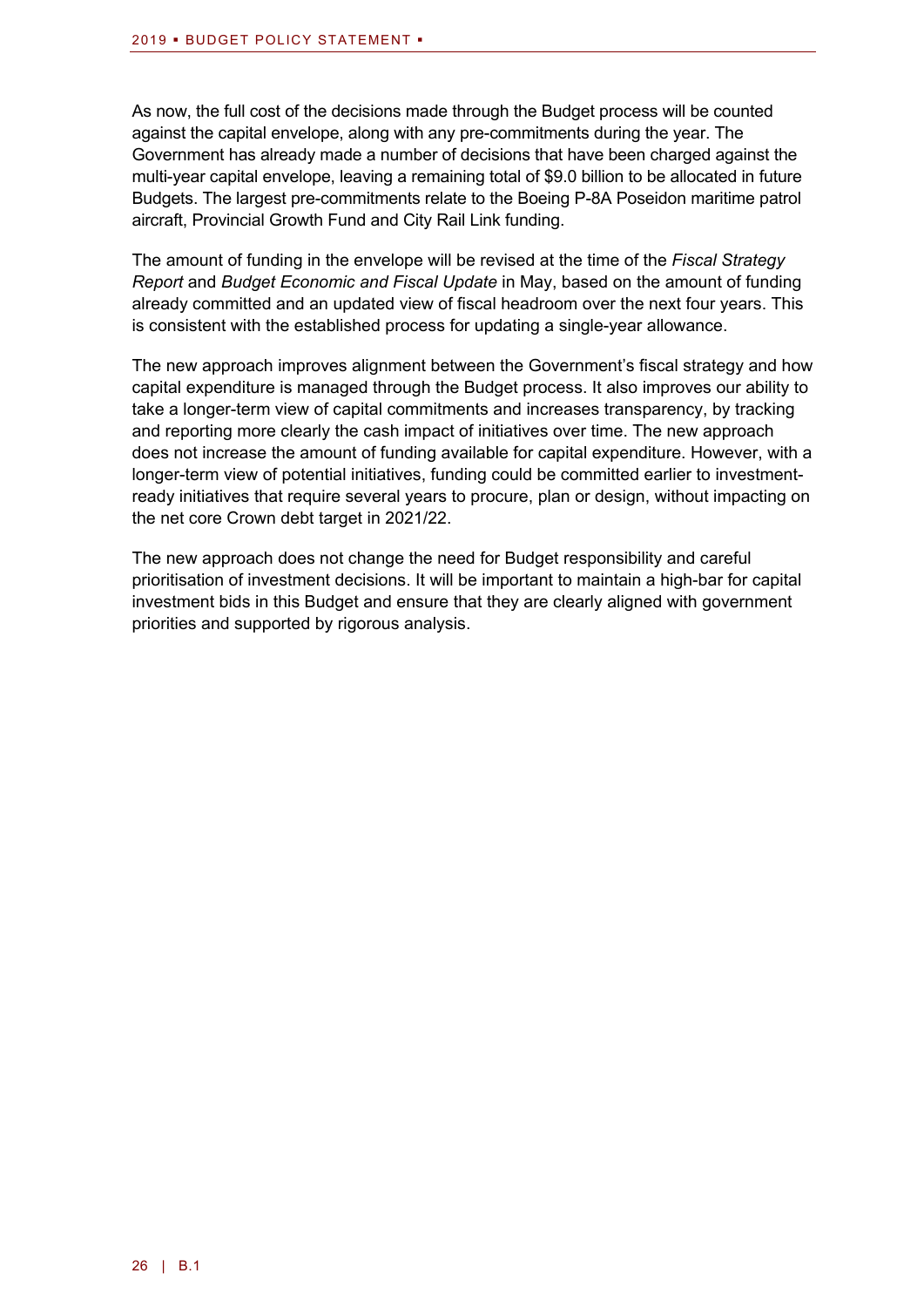# **Annex**

### **Long-term Fiscal Objectives and Short-term Fiscal Intentions**

The Government's long-term objectives relate to the next 10 years. These long-term objectives are unchanged from those set out in the *Fiscal Strategy Report 2018* (FSR).

*Table A1* – Long-term fiscal objectives

| <b>Budget Policy Statement 2019</b>                                                                               |
|-------------------------------------------------------------------------------------------------------------------|
| <b>Operating balance</b>                                                                                          |
| The Government will deliver a sustainable operating surplus across an economic cycle.                             |
| <b>Operating expenses</b>                                                                                         |
| The Government will maintain its expenditure to within the recent historical range of spending as a ratio of GDP. |
| The Government will take a prudent approach to ensure expenditure is phased, controlled and directed to           |

maximise its benefits, in particular prioritising investments to address the long-term financial and sustainability challenges facing New Zealand.

#### *Operating revenues*

The Government will ensure a progressive taxation system that is fair, balanced, and promotes the long-term sustainability and productivity of the economy.

#### *Debt*

Maintain total debt at prudent levels.

The Government will reduce the level of net core Crown debt to 20 per cent of GDP within five years of taking office and maintain it at prudent levels thereafter.

#### *Net worth*

The Government will strengthen net worth consistent with the debt and operating balance objectives.

The Government's short-term fiscal intentions (in Table A2 below) have not changed since the FSR 2018.

The short-term intentions and long-term objectives are consistent with each other and with the principles of responsible fiscal management as set out in the Public Finance Act 1989. That is, they aim to:

- reduce total debt to prudent levels and achieve and maintain levels of total net worth so as to provide a buffer against adverse economic shocks
- ensure that, on average, total operating expenses do not exceed total operating revenues
- take into account the impact of fiscal policy on monetary policy
- prudently manage the fiscal risks facing government
- have regard for present and future generations, and
- ensure the Crown's resources are managed effectively and efficiently.

More detailed information about the principles of responsible fiscal management can be found at: [www.treasury.govt.nz/publications/guidance/publicfinance/fiscalpolicyframework/](http://www.treasury.govt.nz/publications/guidance/publicfinance/fiscalpolicyframework/)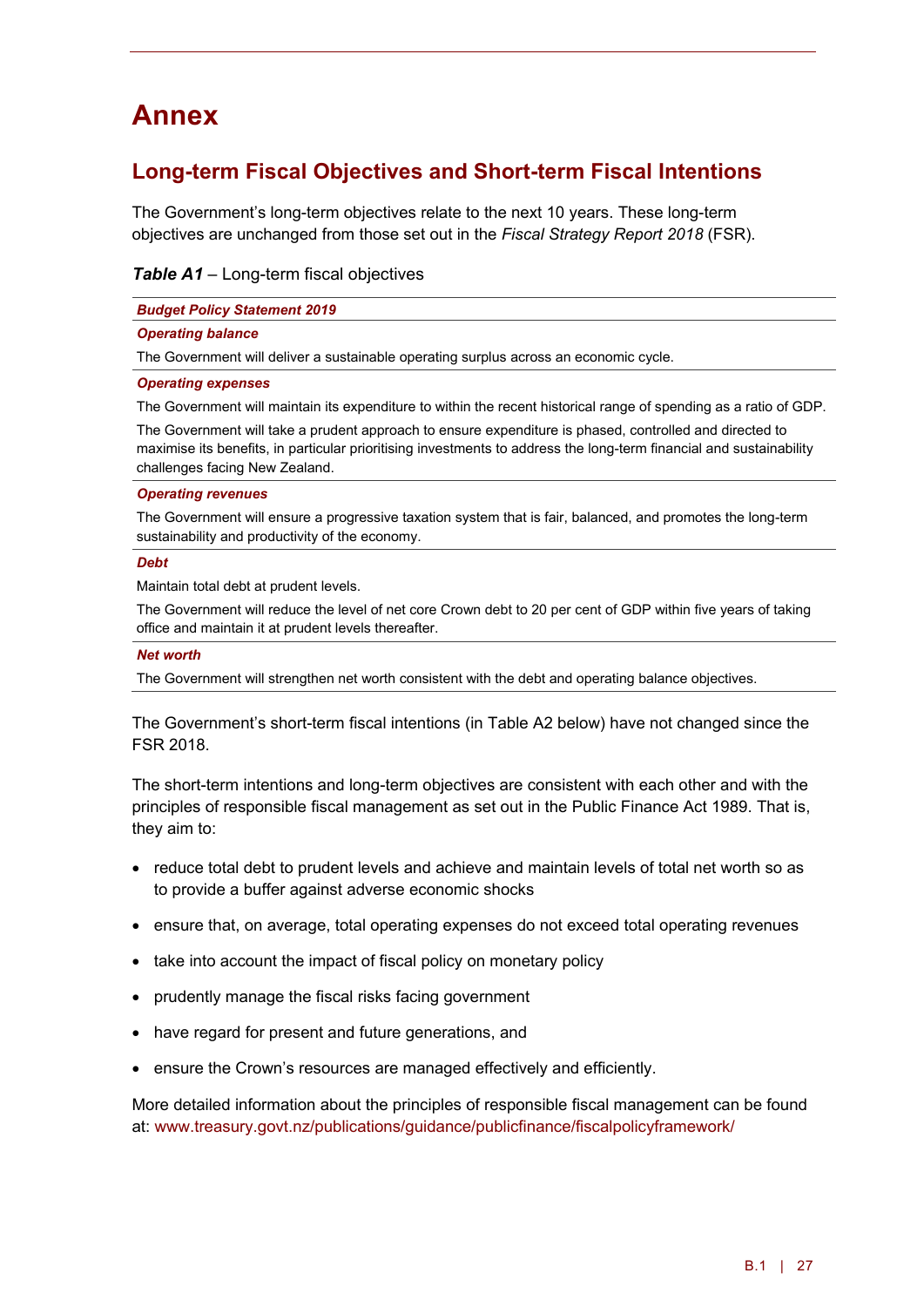### *Table A2* – Short-term fiscal intentions

| <b>Budget Policy Statement 2019</b>                                                        | <b>Fiscal Strategy Report 2018</b>                                                                                                                                          |
|--------------------------------------------------------------------------------------------|-----------------------------------------------------------------------------------------------------------------------------------------------------------------------------|
| <b>Debt</b>                                                                                | <b>Debt</b>                                                                                                                                                                 |
| Our intention is to reduce the level of net core                                           | Our intention is to reduce the level of net core Crown                                                                                                                      |
| Crown debt to 20 per cent of GDP within five years                                         | debt to 20 per cent of GDP within five years of taking                                                                                                                      |
| of taking office (subject to any significant shocks to                                     | office (subject to any significant shocks to the                                                                                                                            |
| the economy).                                                                              | economy).                                                                                                                                                                   |
| Gross sovereign-issued debt (including Reserve                                             | Gross sovereign-issued debt (including Reserve                                                                                                                              |
| Bank settlement cash and Reserve Bank bills) is                                            | Bank settlement cash and Reserve Bank bills) is                                                                                                                             |
| forecast to be 25.4 per cent of GDP in 2022/23.                                            | forecast to be 27.3 per cent of GDP in 2021/22.                                                                                                                             |
| Net core Crown debt (excluding NZS Fund and                                                | Net core Crown debt (excluding NZS Fund and                                                                                                                                 |
| advances) is forecast to be 20.7 per cent in                                               | advances) is forecast to be 20.6 per cent of GDP in                                                                                                                         |
| 2019/20, 20.1 per cent of GDP in 2020/21 and                                               | 2019/20, 20.2 per cent of GDP in 2020/21 and                                                                                                                                |
| 19.0 per cent of GDP in 2021/22.                                                           | 19.1 per cent in 2021/22.                                                                                                                                                   |
| This assumes a multi-year capital envelope of<br>\$13.1 billion for the next four Budgets. | This assumes new capital allowances of \$3.8 billion<br>in Budget 2018, \$3.7 billion in Budget 2019,<br>\$3.4 billion in Budget 2020, and \$3.0 billion in<br>Budget 2021. |
| <b>Operating balance</b>                                                                   | <b>Operating balance</b>                                                                                                                                                    |
| Our intention is to deliver operating surpluses                                            | Our intention is to deliver operating surpluses                                                                                                                             |
| (before gains and losses) to ensure net debt falls to                                      | (before gains and losses) to ensure net debt falls to                                                                                                                       |
| 20 per cent of GDP within five years of taking office.                                     | 20 per cent of GDP within five years of taking office.                                                                                                                      |
| The operating balance (before gains and losses) is                                         | The operating balance (before gains and losses) is                                                                                                                          |
| forecast to be 0.6 per cent of GDP in 2018/19, rising                                      | forecast to be 1.1 per cent of GDP in 2017/18, rising                                                                                                                       |
| to 2.2 per cent of GDP in 2021/22 and 2.3 per cent                                         | to 1.7 per cent of GDP in 2019/20 and 2.1 per cent                                                                                                                          |
| of GDP in 2022/23. This is consistent with the long-                                       | of GDP in 2021/22. This is consistent with the long-                                                                                                                        |
| term objective for the operating balance.                                                  | term objective for the operating balance.                                                                                                                                   |
| The operating balance is forecast to be 3.6 per cent                                       | The operating balance is forecast to be 3.3 per cent                                                                                                                        |
| of GDP in 2022/23.                                                                         | of GDP in 2021/22.                                                                                                                                                          |
| <b>Expenses</b>                                                                            | <b>Expenses</b>                                                                                                                                                             |
| Our intention is to ensure expenses are consistent                                         | Our intention is to ensure expenses are consistent                                                                                                                          |
| with the operating balance objective.                                                      | with the operating balance objective.                                                                                                                                       |
| Core Crown expenses are forecast to fall from                                              | Core Crown expenses are forecast to be 28.1 per cent                                                                                                                        |
| 29.5 per cent of GDP in 2018/19 to 28.3 per cent of                                        | of GDP in 2017/18 and 28.0 per cent of GDP in                                                                                                                               |
| GDP in 2022/23.                                                                            | 2021/22.                                                                                                                                                                    |
| Total Crown expenses are forecast to be 36.1 per cent                                      | Total Crown expenses are forecast to be 36.2 per cent                                                                                                                       |
| of GDP in 2022/23.                                                                         | of GDP in 2021/22.                                                                                                                                                          |
| This assumes new operating allowances of<br>\$2.4 billion per year in Budgets 2019 - 2022. | This assumes new operating allowances of<br>\$2.8 billion per year in Budget 2018 and \$2.4 billion<br>per year in Budget 2019, 2020 and 2021.                              |
| <b>Revenues</b>                                                                            | <b>Revenues</b>                                                                                                                                                             |
| Our intention is to ensure sufficient revenue to meet                                      | Our intention is to ensure sufficient revenue to meet                                                                                                                       |
| the operating balance objective.                                                           | the operating balance objective.                                                                                                                                            |
| Total Crown revenues are forecast to be 38.6 per cent                                      | Total Crown revenues are forecast to be 38.4 per cent                                                                                                                       |
| of GDP in 2022/23.                                                                         | of GDP in 2021/22.                                                                                                                                                          |
| Core Crown revenues are forecast to be 31.0 per cent                                       | Core Crown revenues are forecast to be 30.4 per cent                                                                                                                        |
| of GDP in 2022/23.                                                                         | of GDP in 2021/22.                                                                                                                                                          |
| Core Crown tax revenues are forecast to be<br>28.9 per cent of GDP in 2022/23.             | Core Crown tax revenues are forecast to be<br>28.3 per cent of GDP in 2021/22.Core Crown tax<br>revenues are forecast to be 27.7 per cent of GDP in<br>2020/21.             |